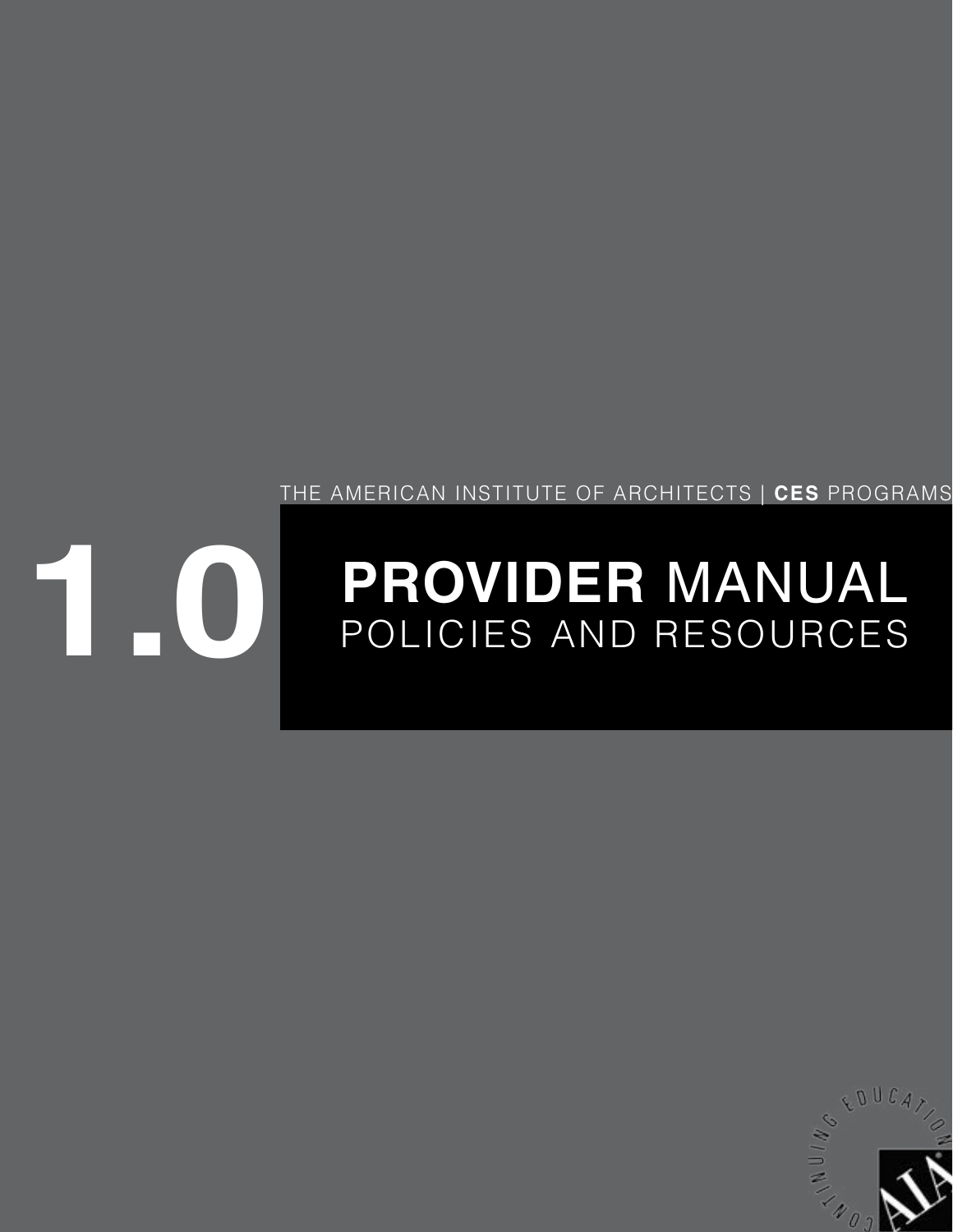# **TABLE OF** CONTENT

| <b>CHAPTER ONE: CONTINUING EDUCATION OVERVIEW</b><br>4-6<br>Continuing Education Requirements for Members<br>AIA Continuing Education System (AIA CES) Mission<br>AIA CES Approved Providers<br>AIA CES Prerequisite Training<br>Provider Subscription Types<br><b>AIA CES Provider Audits</b>                                                                                                                                                                                                                                                                                                                                                                                              |
|---------------------------------------------------------------------------------------------------------------------------------------------------------------------------------------------------------------------------------------------------------------------------------------------------------------------------------------------------------------------------------------------------------------------------------------------------------------------------------------------------------------------------------------------------------------------------------------------------------------------------------------------------------------------------------------------|
| <b>CHAPTER TWO: COURSE ADMINSTRATION GUIDELINES</b><br>$.7 - 13$<br>Primary Point of Contact (PPOC) and Secondary Point of Contact (SPOC)<br><b>Presenter Guidelines</b><br><b>Course Registration</b><br>Course Length and Awarding Credits<br>Types of AIA CES Credits (Learning Unit Hours)<br>Member Credit Reporting<br>Certification of Completion<br>Recording Keeping and Document Retention<br>Advertising and Marketing Guidelines<br>AIA CES Logo Usage<br><b>Advertising Your Course</b><br>Advertising Credits "Pending Admin Approval"<br>Promoting your Organization as AIA CES Accredited or Certified<br>AIA Member Mailing List<br>Provider Partnering and AIA Components |
| <b>CHAPTER</b> THREE: HEALTH, SAFETY, AND WELFARE REQUIREMENTS14-15<br>Criteria 1: Definition of HSW<br>Criteria 2: Acceptable HSW Topics<br>Criteria 3: 75% rule                                                                                                                                                                                                                                                                                                                                                                                                                                                                                                                           |
| <b>CHAPTER FOUR: COURSE REGISTRATION GUIDELINES</b><br>$.16 - 19$<br><b>CES Discovery Homepage</b><br>When to Register your Course(s)<br><b>Course Registration Online</b><br>How often can you register a course?<br>Course Guidelines<br>CES Approval Status by Definition<br>Where to find the Course Import Template<br><b>Course Evaluation</b>                                                                                                                                                                                                                                                                                                                                        |
| $.20 - 23$<br>Course and Proprietary Information<br>Courses dealing with BIM or Software Related<br><b>Course Quality Assurance Slides</b><br>Speaker and Presenter Defined<br><b>Course Presenter Guidelines</b><br>AIA Speaker Agreement                                                                                                                                                                                                                                                                                                                                                                                                                                                  |
| <b>CHAPTER SIX: COURSE REPORTING GUIDELINES</b><br>$.24 - 26$<br><b>Course Attendance Process</b><br>When to Submit Course Attendance<br>Where to report Attendance<br>Course Attendance Timeline<br>What you'll need beofre you submit Course Attendance<br>How to submit attendance by course, session, or user                                                                                                                                                                                                                                                                                                                                                                           |

Method of distributing certification of completion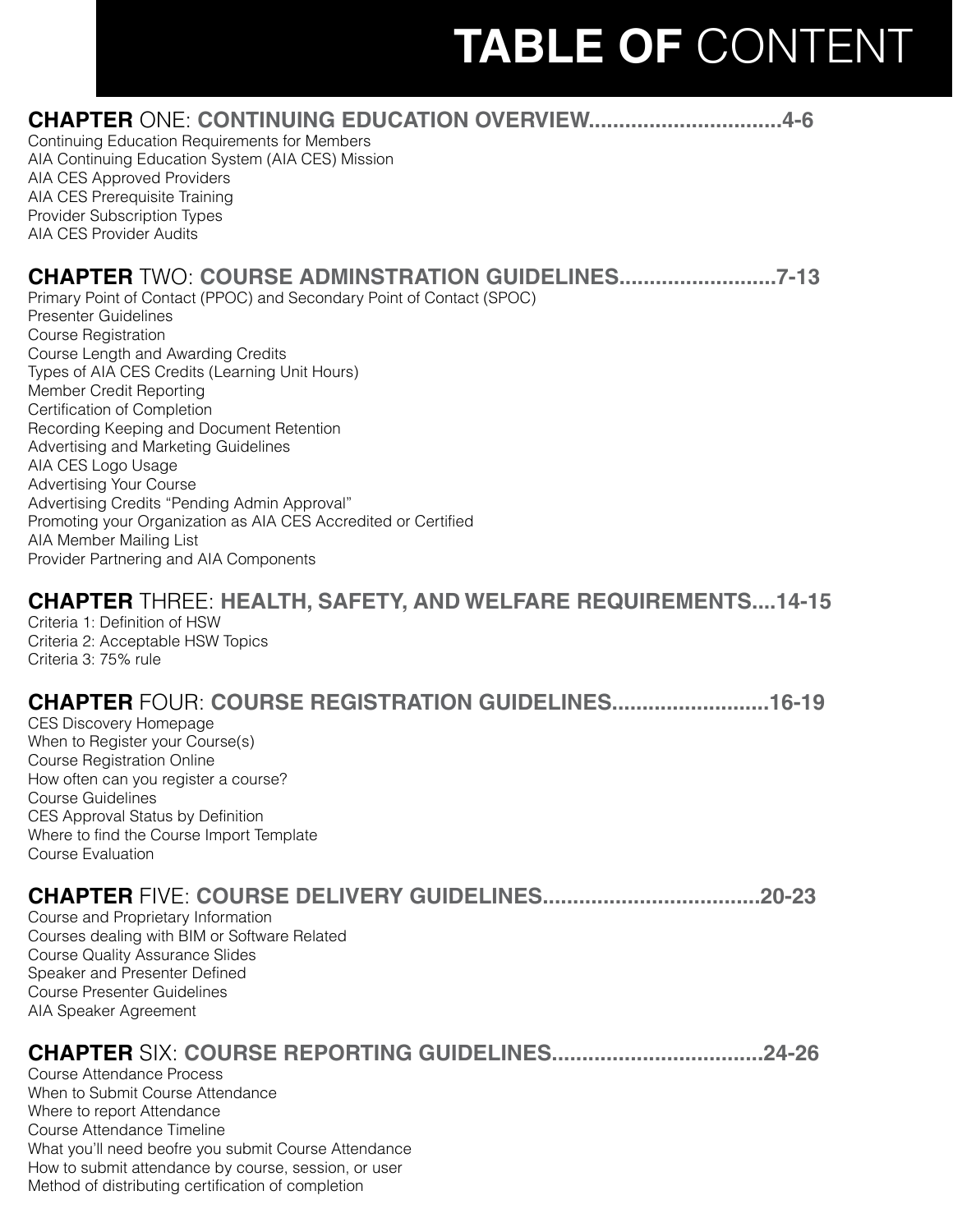# **TABLE OF** CONTENT

### **CHAPTER** SEVEN: **[COURSE FORMAT GUIDELINES....................................27-30](#page-26-0)**

AIA CES Course Format Course Delivery Format Options On-Demand course quiz/exam requirements Course registration and documentation required for distance learning Registering a formerly face-to-face course as distance learning Common Distance Learning Definitions Publications and Articles **Tours** 

### **CHAPTER** EIGHT: **[POLICIES FOR PPOC AND PRESENTERS......................31-34](#page-30-0)**

Top Ten Policies CES Provider Ethics **\*Additional Resources for Providers**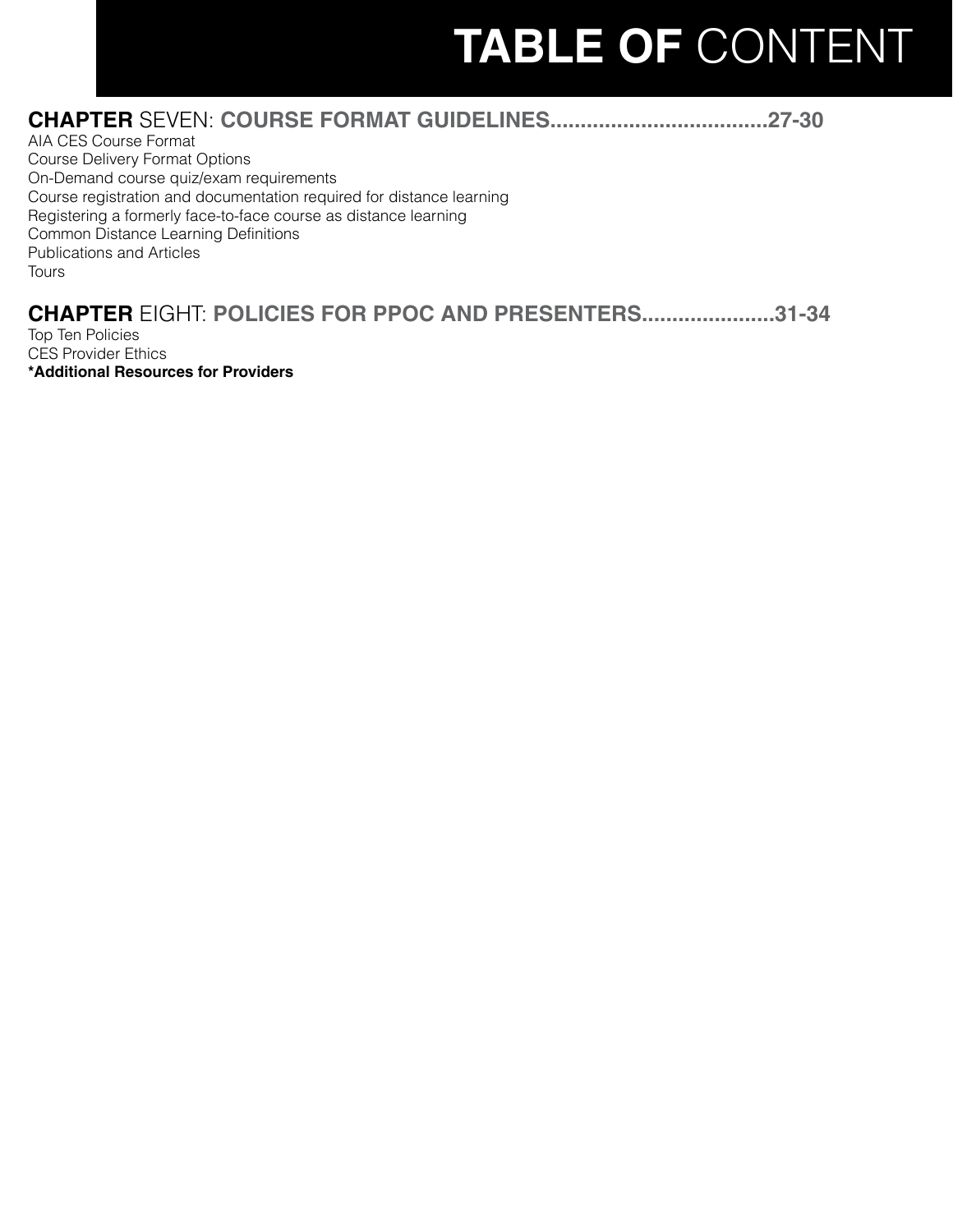## **CHAPTER** ONE

# <span id="page-3-0"></span>**Continuing EDUCATION OVERVIEW**



NEXT CHAPTER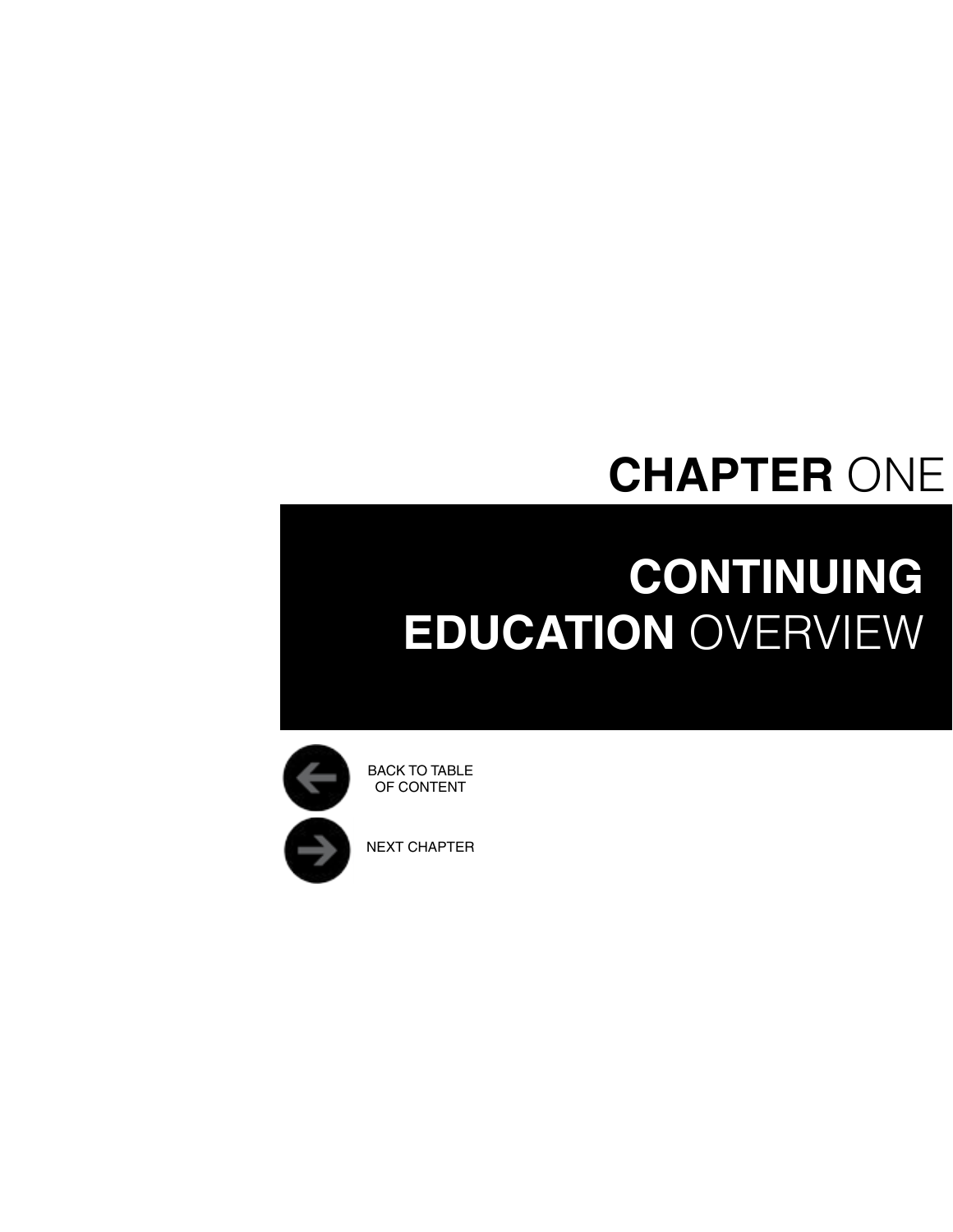## **Continuing Education** Overview

The American Institute of Architects (AIA) recognizes that continuing education in architecture is crucial to advancing and improving the profession. Architects need continuing education to maintain competency, to prepare for the future, to fulfill the continuing education requirements for AIA membership, and frequently to renew state licensure. This section will cover basic requirements for CES Approved Providers.

#### **Continuing Education Requirements for Members**

AIA architect members are required to complete eighteen (18) Learning Units (LU) hours of continuing education per year for membership renewal. Of those 18 LU hours at least twelve (12) hours must be on Health, Safety and Welfare (HSW) topics, the remaining six (6) credits may be on topics related to architecture, construction and engineering (general topics = LU designated programs).

To maintain quality of instruction and knowledge retention by attendees, providers are not to report more than 12 learning units of continuing education per day per member. Should a Provider offer a program greater than 12 learning units then it should be noted within the course description that program will be over the duration of "x" number of days, weeks or months. In the event an attendee is unable to attend all sessions then they shouldn't receive full credit.

#### **AIA Continuing Education System (AIA CES) Mission**

AIA CES Mission is to support AIA members in mastering new knowledge and skills to meet new trends in the profession. AIA CES hopes to inspire and guide Approved Providers to consistently deliver quality education for Architects.

#### **AIA CES Approved Providers**

AIA CES Approved Providers are organizations that have been approved to offer continuing education in accordance with the guidelines outlined in this manual.

#### **AIA CES Prerequisite Training**

Prerequisite Training is mandatory for new Providers. This training is structured in three tiers (Proficient, Intermediate, and Advanced) as well as reading the Provider Manual: 1.0 Policies and Procedures which total up to two (2) hours. Providers will have 30 days to complete the Prerequisite Training Evaluation and Prerequisite Training Track Sheet (Online PDF). Once completed SAVE AS "Company Name\_PT" and send to newproviders@aia.org.

#### **Provider Subscription Types**

Provider Subscriptions are based on a calendar year. All subscription are terminated 12/31 of each year.

**Passport:** A Provider authorized to offer face-to-face and distance learning courses nationally and internationally and offers only their brand content. Passport providers may not use subsidiary companies to offer AIA CES educational content.

### QUICK NOTES:

\* AIA continuing education requirements in many cases differ from the states Mandatory Continuing Education (MCE) requirements. For instance, the AIA accepts coursework on general topics but many states accept only HSW programs.

\* AIA CES Approved Providers are not allowed to share their assigned Provider Number with other agencies, firms, companies, organizations, or individuals who are not approved by AIA CES to provide courses. AIA CES provider numbers and approved status are conferred solely for the purpose of providing high-quality continuing education for our members.

\* By allowing others to use your provider number the quality of education provided is compromised. AIA CES Approved Providers are expected to uphold these policies, guidelines, and standards may result in the loss of your Approved Status.

\* To maintain quality of instruction and knowledge retention by attendees, providers are not to report more than 12 learning units of continuing education per day per member.

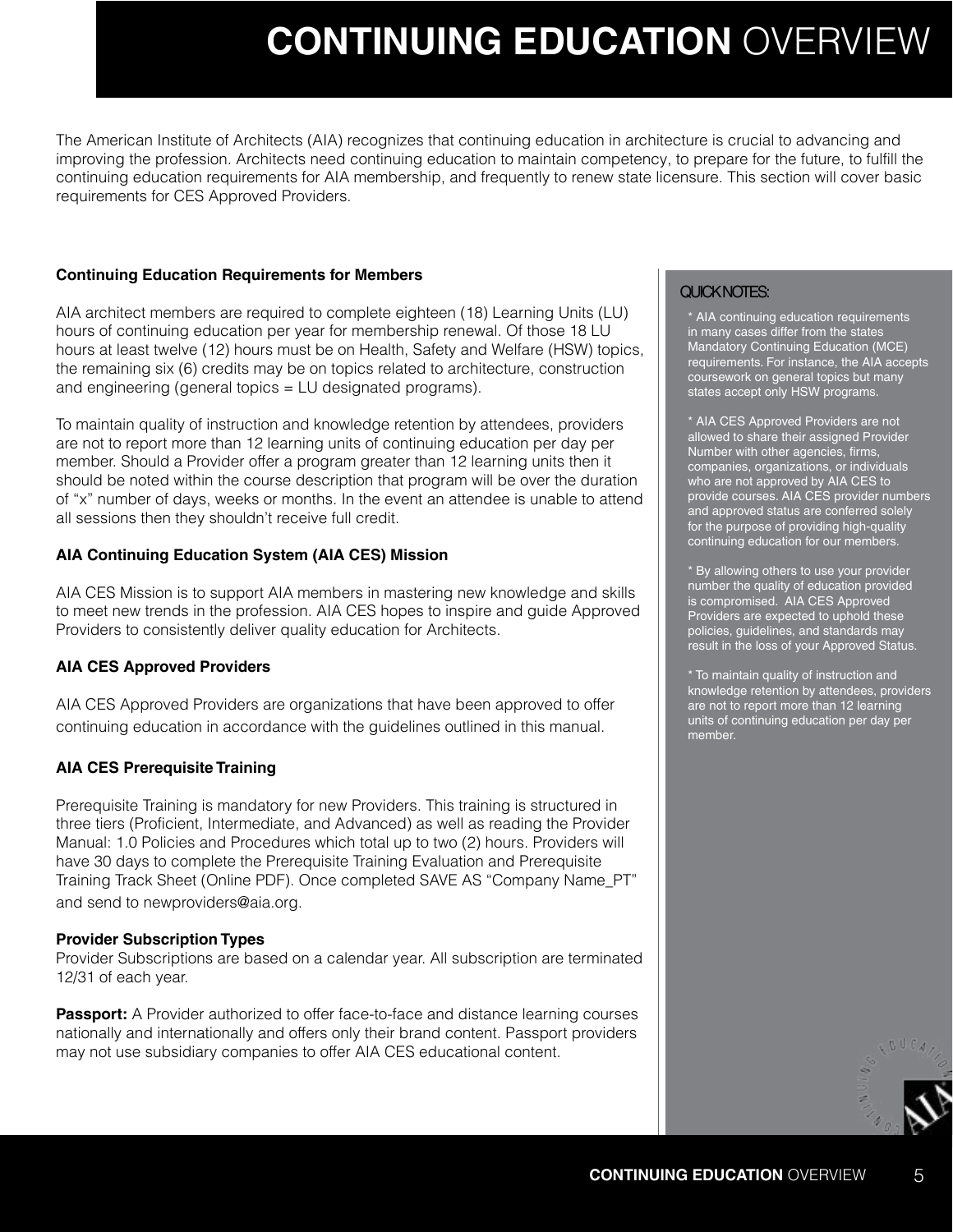As an approved Provider, you specifically understand and agree that the AIA may suspend or terminate the approved Provider status of any CES Provider that refuses to cooperate with or is otherwise non-responsive to an AIA CES inquiry, request for additional information or clarification and audit.

To Become a Provider visit [http://www.aia.org/education/become-a-](http://www.aia.org/education/become-a-provider/index.htm)

The AIA CES Manager at any point can conduct a Provider Audit. CES Approved Provider should be prepared to submit all necessary documents within 48 hours, or be subjected to suspension.

QUICK NOTES: **Regional:** A Provider authorized to offer face-to-face continuing education courses in two AIA designated regions and only offer their branded content. Regional Providers are not eligible to offer distance learning

> **Basic:** A provider authorized to offer face-to-face continuing education courses in one AIA-designated region. Basic providers are not eligible to offer distance learning.

**Professional:** A provider authorized to offer face-to-face distance learning nationally and internationally and only offer their branded content> Professional Providers may not use subsidiary companies to offer AIA CES educational content. This Provider category is reserved for academic institutions, government agencies, and nonprofit associations.

**Architect Firm:** A provider that is an architecture firm in which a principal or owner is an AIA member. In additional, there are two types of architect firm Providers: Internal and External

- 1. Internal: An architecture firm authorized to offer face-to-face and distance learning courses to their firm employees only and offer their branded content.
- 2. External: An architecture firm authorized to offer face-to face and distance learning courses nationally and internationally and internally their employee and externally to others and only offer their branded

### **AIA CES Provider Audits**

AIA CES reserves the right in its sole discretion to audit AIA CES Providers to ensure compliance with AIA policies and procedures, including, but not limited to the CES guidelines outlined in this manual. Such provider audits may be initiated randomly; prompted by complaints from participants, by other providers, or at the request of state licensing boards; or for any other reason AIA deems appropriate.

The AIA may make inquiries, submit requests for information, or seek clarification from Approved Providers with respect to compliance with AIA policy or CES guidelines at any time, which may or may not result in an audit.

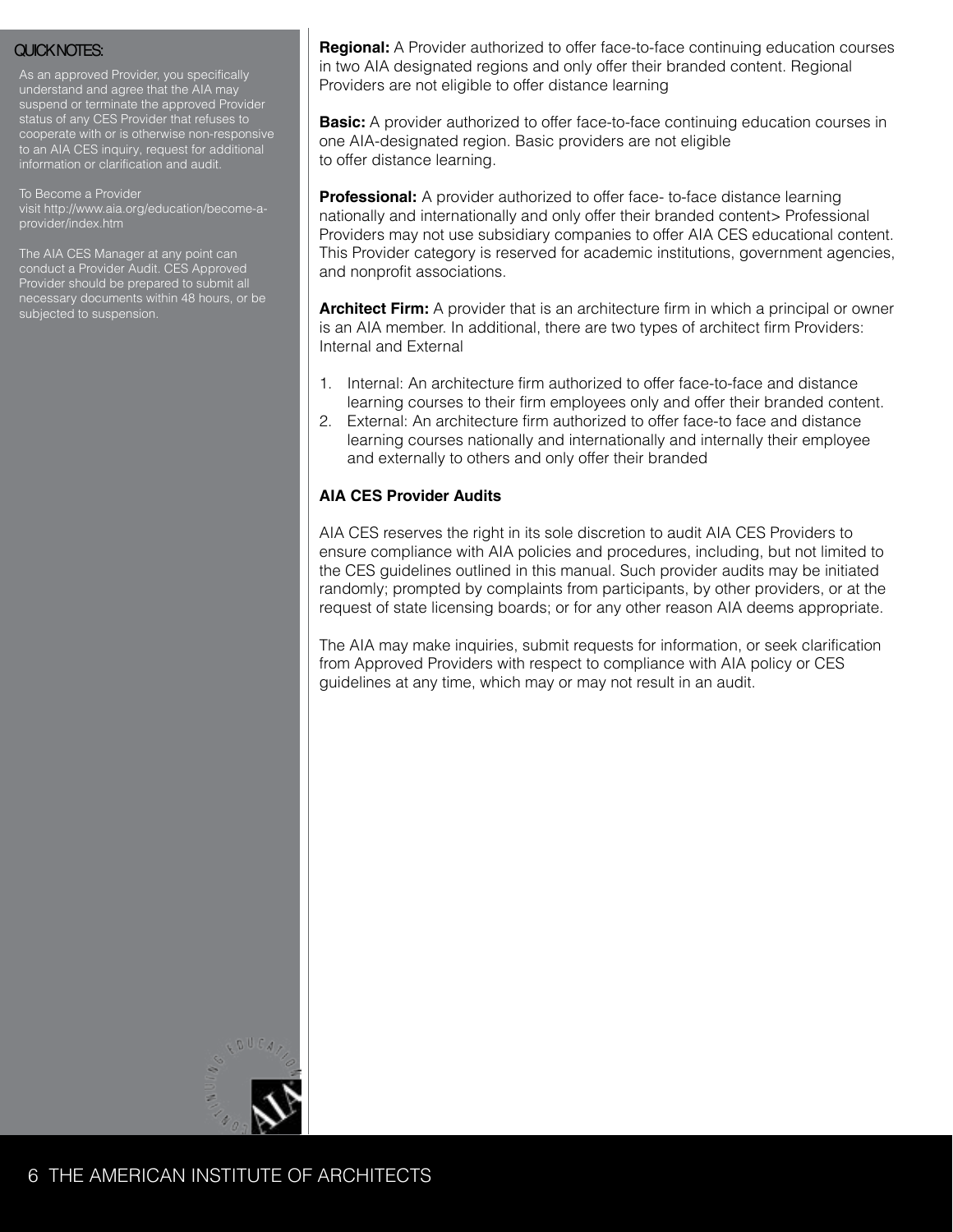## **CHAPTER** TWO

## <span id="page-6-0"></span>**Course Administration GUIDELINES**



BACK TO TABLE OF CONTENT

BACK TO PREVIOUS NEXT CHAPTER CHAPTER

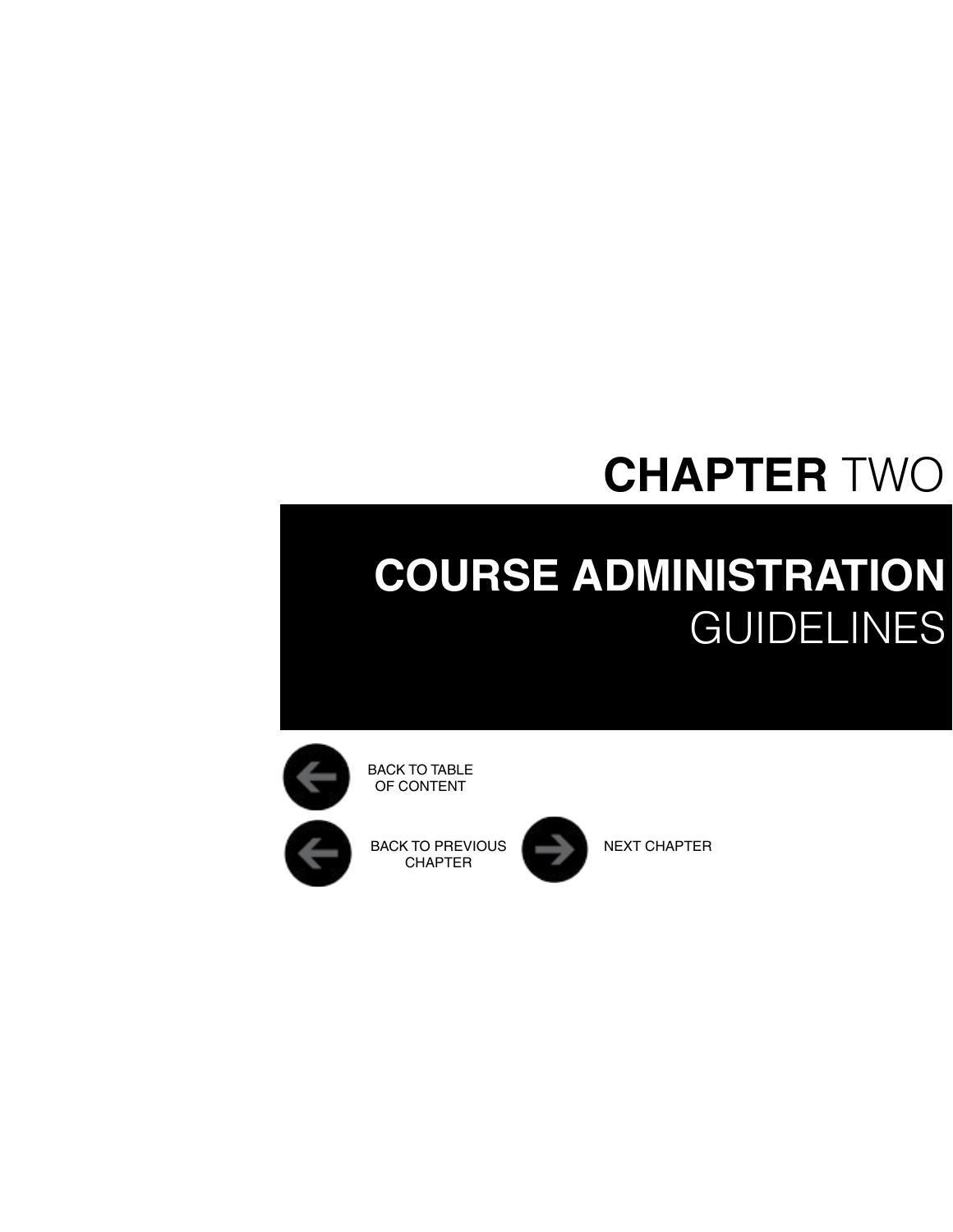## **Course Administration** Guidelines

This section provides an overview of your primary administrative responsibilities as an AIA CES Approved Provider.

#### **Primary Point of Contact (PPOC) and Secondary Point of Contact (SPOC)**

The Provider point of contact (**PPOC**) is responsible for carrying out the AIA CES administrative responsibilities within your organization. The PPOC acts as a liaison between AIA CES National and the Provider Organization and are the first line of communication for the Provider's representatives and must be aware of, and address questions and concerns that arise from their organization's representatives.

The PPOC is the manager of the Provider's account and will receive all communications related to annual Provider renewal, Provider assessments or other administrative matters. Along with the PPOC, you are also required to designate one Secondary Point of Contact (**SPOC**) to the Provider account and up to 10 users, if applicable.

#### **The following list the rights and responsibilities of each role.**

#### PPOC Responsibilities and Access:

- Edit Provider Profile
- Receive and pay annual invoices online
- Manage user accounts (add and delete SPOC and users contact information, etc.)
- Ensure that the responsibilities and job functions of the PPOC are appropriately and effectively handed off in the event of a replacement or personnel change.
- Manage and implement quality assurance measures
- Register courses within CES Discovery system
- Access to all CES Provider Resources such as: CES Logo, Quality Assurance Slides, Provider Manual and CES Templates.

#### SPOC Responsibilities and Access:

- Register Courses within CES Discovery
- Access to AIA CES Help Desk 800-242-3837 opt.3
- Advertise program
- View and report attendance
- Maintain registration and reporting form on file for a minimum of three (3) years
- View companies Discovery reports

#### **Presenters Guidelines**

Course Presenters must sign the AIA CES Speaker Agreement before presenting any Course. The POC provides and maintains the Speaker Agreement and assures they are sent to AIA CES upon request. Course Presenters may not discuss their company's products or services prior to, or during the educational, credit portion of the Course. However, Course Presenters are permitted to discuss their company's products and services prior to or once the educational, credit portion of the course is completed. In addition, catalogs, business cards, and proprietary materials may be on display once the education portion of the Course is completed. Course Presenters must ensure that information collected on The Course Attendance (Previously Form B) is accurate. Any problem with presenters reflects directly on the Provider and could jeopardize the provider's approved status.

### QUICK NOTES:

Course Presenters must sign the AIA CES Speaker Agreement before presenting any Course.

The PPOC provides and maintains the Speaker Agreement and assures they are sent to AIA CES upon request. Course Presenters may not discuss their company's products or services prior to, or during the educational, credit portion of the Course. However, Course Presenters are permitted to discuss their company's products and services prior to or once the educational, credit portion of the course is completed.

In addition, catalogs, business cards, and proprietary materials may be on display once the education portion of the Course is completed. Course Presenters must ensure Attendance (Previously Form B) is accurate. Any problem with presenters reflects directly on the Provider and could jeopardize the provider's approved status.

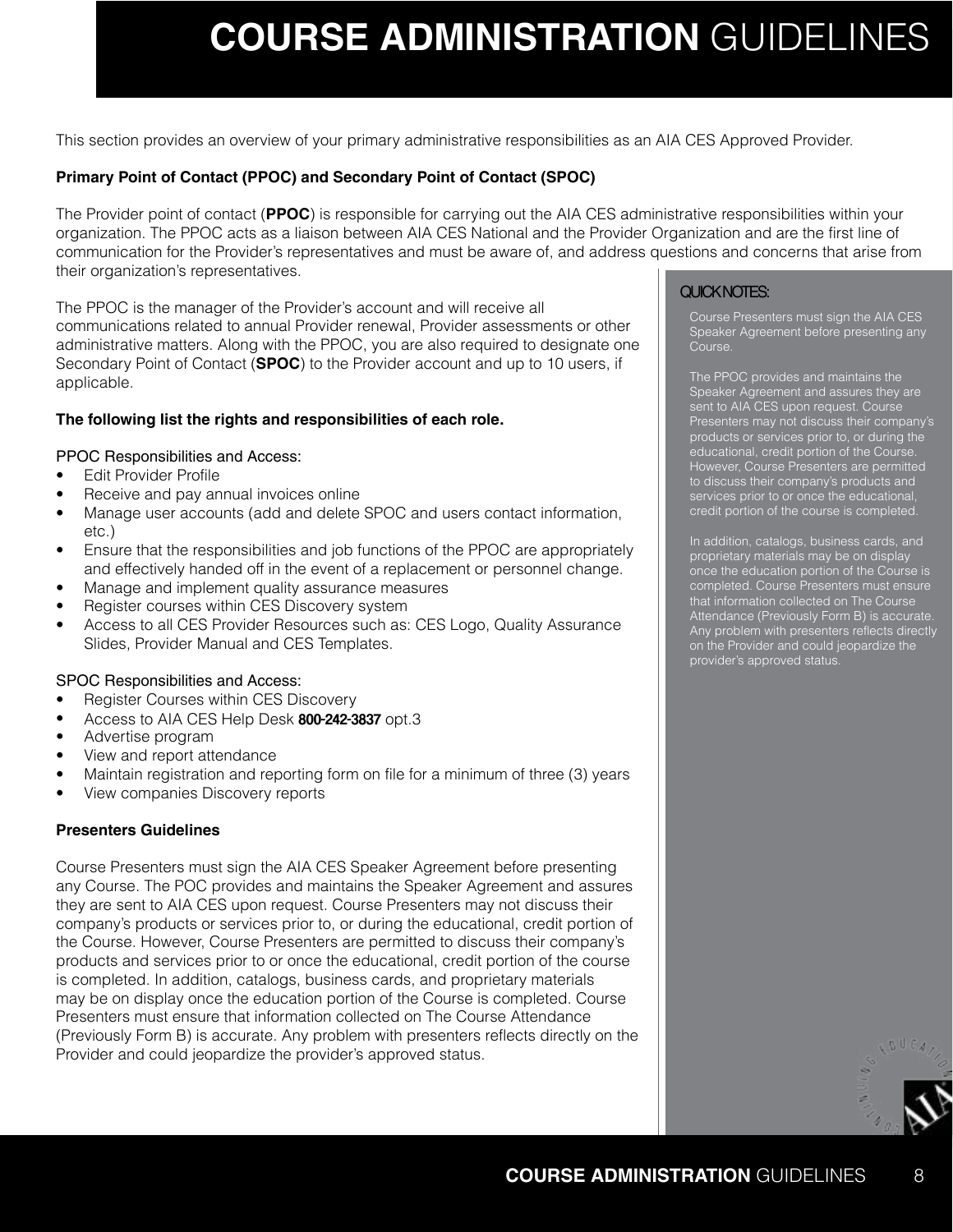#### **Course Registration**

The course registration must be submitted online at least five (5) to seven (7) business days before the program is offered and advertised.

#### **Course Length and Awarding Credits**

If a course is more than one hour in length, additional credit should be given in 0.25-hour increments (Example: A 1 hour, 15 minute course = 1.25 LU Hours).

Because the minimum course length is one hour, the minimum number of credits that can be awarded is 1 LU Hour.

#### QUICK NOTES: Users, Speakers and Presenters:

- Teach courses
- Update their personal profile
- View your Discovery reports
- View and report course attendance
- Sign speaker agreement (mandatory for speakers only)
- Comply with QA measures for presentations (include QA slides, Provider numbers, course number)
- Issue certificates
- Send copies of files to the POC for record keeping
- Deliver the course, as approved by AIA CES, without endorsement, bias, or marketing or sales orientation
- Ensure that company logos, product name, and branding are limited to the first and last slides of any presentation and to the CES quality assurance copyright slide
- Ensure that any information and handouts distributed reinforce the learning objectives
- Confine product and proprietary specific questions for discussion to either before or after the course has concluded
- Strive to make presentation and materials as accurate, appropriate, and interesting as possible
- Ensure that the quality assurance slides are included and reviewed with participants during all PowerPoint presentations. If the class is not a PowerPoint-based course, slides must still be reviewed with participants verbally

#### **Course Registration**

Before you may offer a course, you must register it online and confirm in CES Discovery that it has been approved. Course registration must be submitted online at least five (5) to seven (7) business days before the program is offered and advertised.

For more information about course registration, see chapter 4 [Course Registration](#page-20-0)  [Guidelines.](#page-20-0) 

#### **Course Length and Awarding Credits**

All AIA CES courses, including distance education courses, must be at least one hour in length. AIA CES course participant credits are designated in learning unit (LU) hours. One contact hour or one hour of time spent directly on education is equal to 1 LU and should be written as 1 LU Hour. If a course is more than one hour in length, additional credit should be given in 0.25-hour increments (Example: A 1 hour, 15 minute course = 1.25 LU Hours). It is up to the provider to determine how many credits its course is worth. Furthermore, breaks or nonworking lunches do not count as direct education, and providers must exclude time spent in breaks and nonworking lunches from the total number of LU's awarded.

Participants must attend an entire session to receive credit. Please do not award partial credit for any course. Because the minimum course length is one hour, the minimum number of credits that can be awarded is 1 LU Hour. The course length does not always need to match the total number of LU's being awarded. For instance, if you have a session that is 1.5 hours in length, but only 1 hour is intended to be educational and the other 0.5 hour is an award presentation, then you may offer 1 LU Hour for that course, as long as the amount of credit is clear in all course advertisements and to participants.

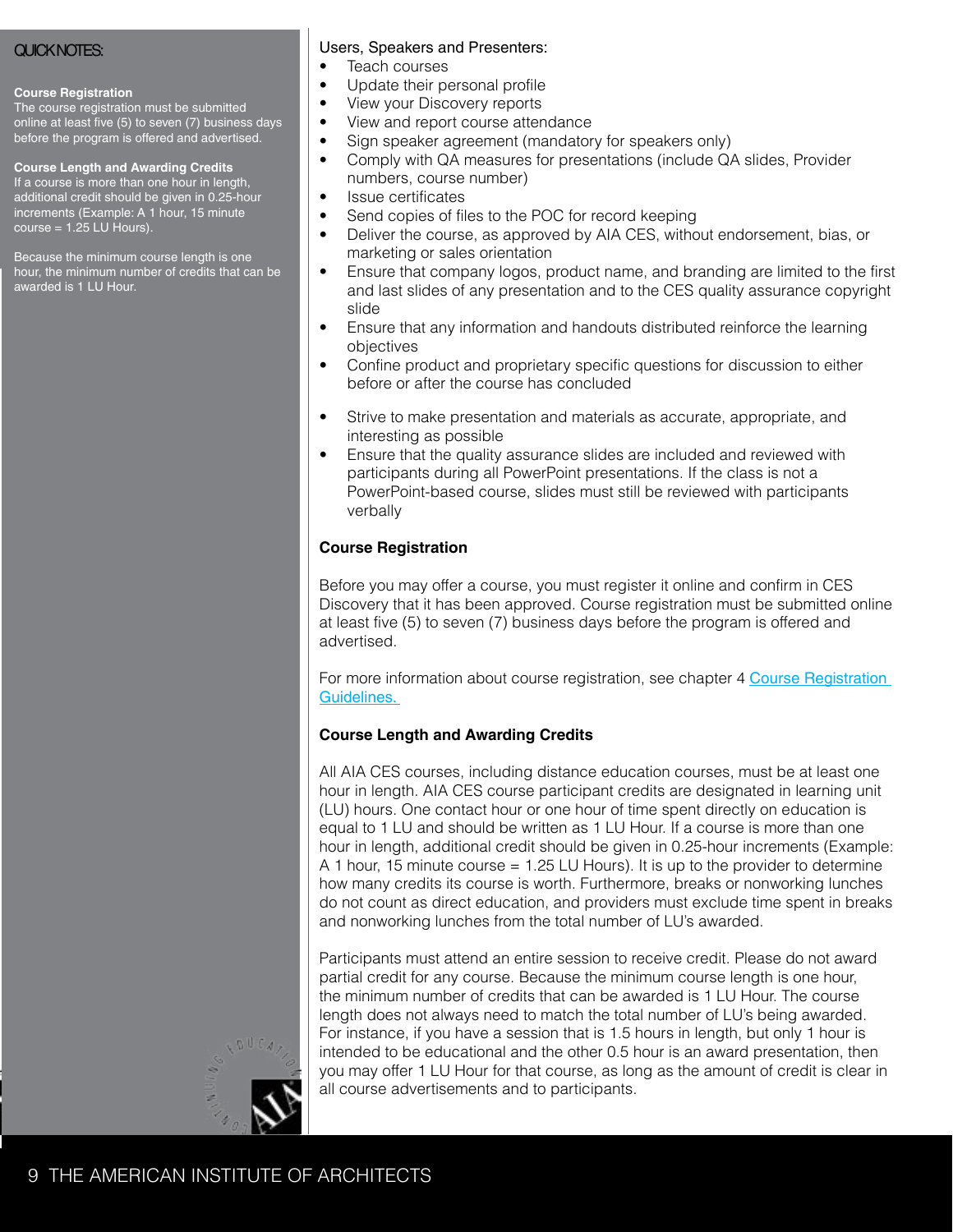For 2013, AIA members are no longer need to complete the sustainable design  $\Box$  QUICK NOTES: requirement to fulfill their AIA continuing education. AIA members are still required to satisfy 18 hours of coursework per year for membership renewal, which includes 12 hours of coursework in Health, Safety, and Welfare (HSW) topics, and 6 of the 12 hours are general education or LU's.

#### **Types of AIA CES Credits (Learning Unit Hours)**

#### There are two (2) types of learning units/ credit designations:

- 1. General Learning Units (LU): All approved provider courses are eligible for general course LU's. General course LU's are reserved for courses on a wide range of topics related to A/E/C profession, in which 75 percent of the course content is not related to HSW topics. The total number of course LU's in advertisements and on certificates of completion should be written as (# hours\_ LU Hour). For example, if your course is one hour in length, it would be written as 1 LU Hour.
- 2. Health, Safety and Welfare (HSW or as listed in CES Discovery as LU/HSW): For a provider to offer LU/HSW designated courses it must meet all of the criteria outlined in the HSW section of the manual and be registered as such. The AIA and most states require that a majority of the required contact hours relate to HSW topics. As a result, HSW courses tend to be in demand with members. See the **[HSW section](#page-16-0)** of the manual to see whether your course qualifies for HSW LU's. The total number of HSW LU's in course advertisements and on certificates of completion should be written as (# of hours\_ LU/HSW Hour). For example, if your HSW course is one hour in length, it would be written as 1 LU/HSW Hour.

#### **Member Credit Reporting**

Once you register and offer a course for AIA CES LU's, it is your responsibility to record and report AIA member credit information within 10 business days of course completion using the AIA CES Discovery system. Providers must report AIA member credit information each time a course is offered.

Providers are not allowed to ask AIA member course participants to self-report any of their courses or to supply them with a self-report form. AIA CES tracks and records AIA member credits to their transcripts as a service to them, so providers are expected to comply strictly with this policy.

For more information on participant credit reporting, see the Course Attendance section below.

#### **Certificates of Completion**

A certificate of completion serves as proof of attendance for participants in an AIA CES course. It documents attendance to help satisfy mandatory continuing education (MCE) requirements for state licensure. Non-AIA members especially need certificates of completion to prove attendance because the AIA does not track continuing education for them. Providers are required to supply certificates of completion to participants upon request within 10 business days of course completion.

#### **Types of AIA CES Credits**

The AIA and most states require that a majority of the required contact hours relate to HSW topics. As a result, HSW courses tend to be in demand with members. See the HSW section of the manual to see whether your course qualifies for HSW LU's.

#### **Member Credit Reporting**

As a CES Provider it is your responsibility to record and report AIA member credit information within 10 business days of course completion using the AIA CES Discovery system. Providers must report AIA member credit information each time a course is offered.

NOTE: Certificates of completion do not replace credit reporting.

#### **Certificates of Completion**

Providers are required to supply certificates of completion to participants upon request within 10 business days of course completion.

Issuing certificates of completion to AIA members in lieu of submitting the attendance in the AIA CES Discovery system for registered courses or supplying completed self-reports for nonregistered courses is not allowed and may result in loss of AIA CES Provider status.

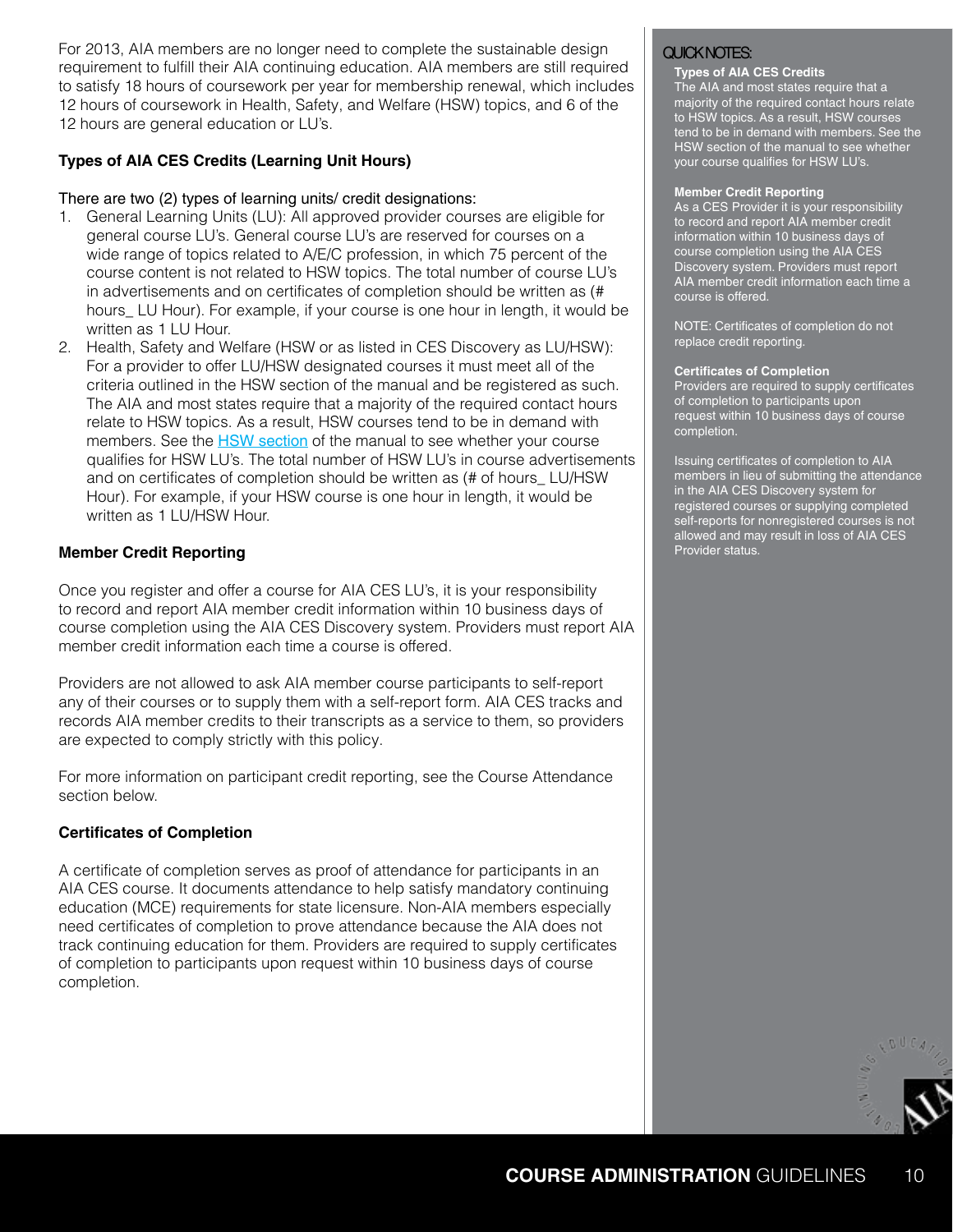#### **Advertising and Marketing Guidelines**

All marketing practices should reflect the high standards of the American Institute of Architects and must be in compliance with the following advertising and marketing guidelines.

#### **AIA CES Logo Usage**

Only currently approved AIA CES providers are authorized to use this logo. Former providers or inactive providers are not eligible.

Permission to use the AIA CES logo, or any AIA CES indicia, may be terminated at any time by AIA CES for any breach of AIA CES policies, procedures or terms.

Use of the AIA column and eagle logo by providers is prohibited. To obtain a copy of the AIA CES logo please log into the AIA CES Discovery Homepage and click on the Resources tab.

#### **Advertising Your Course**

Providers may not advertise or market a course until it has been registered and approved by AIA CES.

### QUICK NOTES: **Record Keeping and Document Retention**

AIA CES Approved Providers must keep active files and records of all approved courses and participant attendance information for a minimum of three years from the date of course registration because of state licensing boards' MCE requirements. Some states ask architects for course documentation when they conduct audits, which is why we require this minimum length of time for provider retention of all course records. In addition, record keeping becomes essential if course participants realize later that they are missing credits or have lost their certificates of completion.

#### Course Administration items that must be kept on file by the provider include:

- Course registration information (Course Registration forms)
- Participant lists (Course Attendance form or logs of online resources)
- Course Materials or handouts
- Instructor Information (biological and contact information)

#### **Advertising and Marketing Guidelines**

Architects are looking for educational opportunities in order to gain knowledge and understanding of new technology, applications, and methods. Marketing and promoting your status as a CES Approved Provider to the design community allows for mutually rewarding relationships. All marketing practices should reflect the high standards of the American Institute of Architects and must be in compliance with the following advertising and marketing guidelines.

### **AIA CES Logo Usage**

The AIA CES logo has quickly become is highly recognized symbol in the design community. Current Approved Providers are authorized to use the logo to advertise their organizations as "AIA CES Approved Providers" or their registered courses as "AIA CES Registered". Only currently approved AIA CES providers are authorized to use this logo. Former providers or inactive providers are not eligible.

Providers shall use the AIA CES logo on their website and in advertising their course offerings. Permission to use the AIA CES logo, or any AIA CES indicia, may be terminated at any time by AIA CES for any breach of AIA CES policies, procedures or terms. The AIA CES logo is the only logo that providers are authorized to use, and may not be manipulated in any way except for resizing purposes. Use of the AIA column and eagle logo by providers is prohibited. To obtain a copy of the AIA CES logo please log into the AIA CES Discovery Homepage and click on the Resources tab.

### **Advertising Your Course**

Providers may not advertise or market a course until it has been registered and approved by AIA CES. Within five business days after your course is submitted, you will be able to check the status in the AIA CES Discovery Reports section. Until your course is approved, you may not advertise or market your course as such.

Once your course is approved you are free to advertise and market it in various ways, including via your company's Website, articles, newsletters, calendars, and so on. We encourage approved AIA providers to add this highly recognized logo to their Web sites, business cards, or any other promotional materials related to registered continuing education courses.

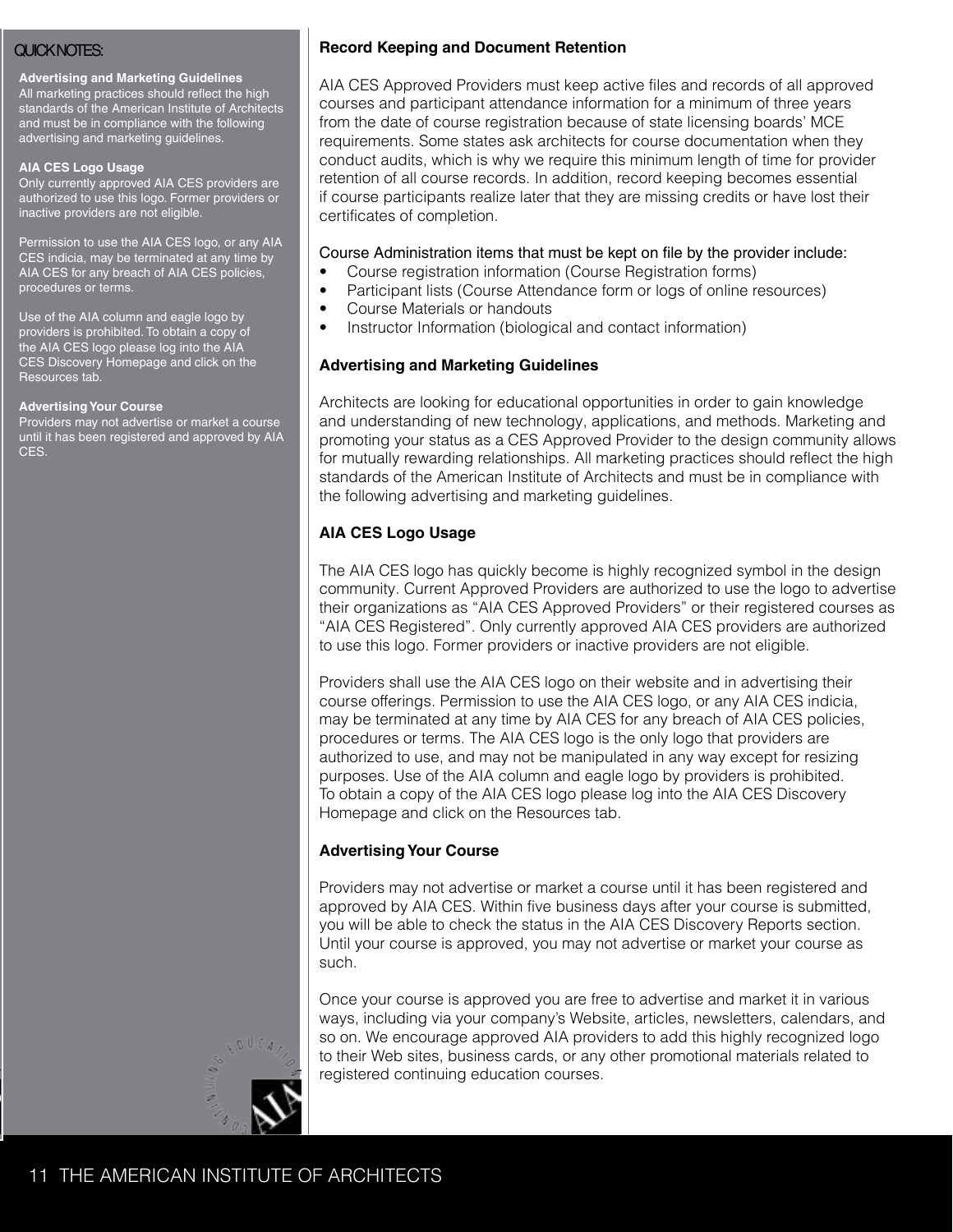### CES course advertisements must accurately state the following:<br>• Course Title Course Title

- 
- Course Description
- Credit Designation
- Course Format
- Four (4) Learning objectives (**LO**)
- Primary Point of Contact (**PPOC**)

In addition, all approved AIA Providers have the benefit of advertising their courses for free in the online Course Catalogue in CES Discovery which includes the ability to search via catalogue and calendar.

For more information on how to effectively advertise your course in the catalogue please see the section of this manual on Course Registration.

#### **Advertising "Credits Pending Admin Approval"**

Providers are prohibited from marketing courses that aren't approved. If you offer your course without approval and it is determined that it does not qualify for CES credit, the members who attended will not receive credit.

#### **Promoting your Organization as AIA CES Accredited or Certified**

Many Approved Providers erroneously advertise their organizations or courses as "AIA CES Accredited" or "AIA CES certified." Because the AIA is neither a certifying nor accrediting body, Approved Providers and courses are neither accredited nor certified. It is important to understand this distinction so you can advertise your organization and courses appropriately. Provider's courses should be advertised only as "AIA CES Registered" or "AIA CES Approved." Please do not advertise or market your organization or courses as AIA CES accredited or AIA CES certified.

In addition, as already noted, since AIA CES Approved Providers are not AIA members, they should not market or advertise themselves as such. AIA members are individual members of the AIA.

#### **AIA Member Mailing Lists**

There are approximately 80,000 AIA members, who may opt-in to an AIA mailing list. AIA National currently rents usage of its membership list for direct mail only no e-mail addresses are available. In addition, some AIA components make their membership lists available to providers for a fee or other conditions. Please go on line to find contact information for AIA Local Chapters. Please do not call AIA National directly for membership lists. Inquiries for the AIA National membership list should be directed to Lake Group Media.

#### **Provider Partnering and AIA Components**

AIA CES providers may partner with other continuing education providers as long as the identity of the provider of record is clear in all advertising materials. The provider of record is the provider that registers a course under its own provider number, thereby making it accountable for the course and for ensuring compliance with CES guidelines.

In addition, consider partnering with an AIA component in your area. Although the AIA functions as a national organization, at its heart are approximately 300 state and local AIA components that provide members with the essential local

#### **Advertising "Credits Pending Admin**  Approval

Providers are prohibited from marketing courses that aren't approved. If you offer your course without approval and it is determined that it does not qualify for CES credit, the members who attended will not receive credit.

#### **Promoting your Organization as AIA CES Accredited or Certified**

The AIA is neither a certifying nor accrediting body, Approved Providers and courses are neither accredited nor certified.

In addition, as already noted, since AIA CES Approved Providers are not AIA members, they should not market or advertise themselves as such. AIA members are individual members of the AIA.

#### **AIA Member Mailing Lists**

AIA National currently rents usage of its membership list for direct mail only—no e-mail addresses are available.

Please go on line to find contact information for AIA Local Chapters. Please do not call AIA National directly for membership lists. Inquiries for the AIA National membership list should be directed to Lake Group Media.

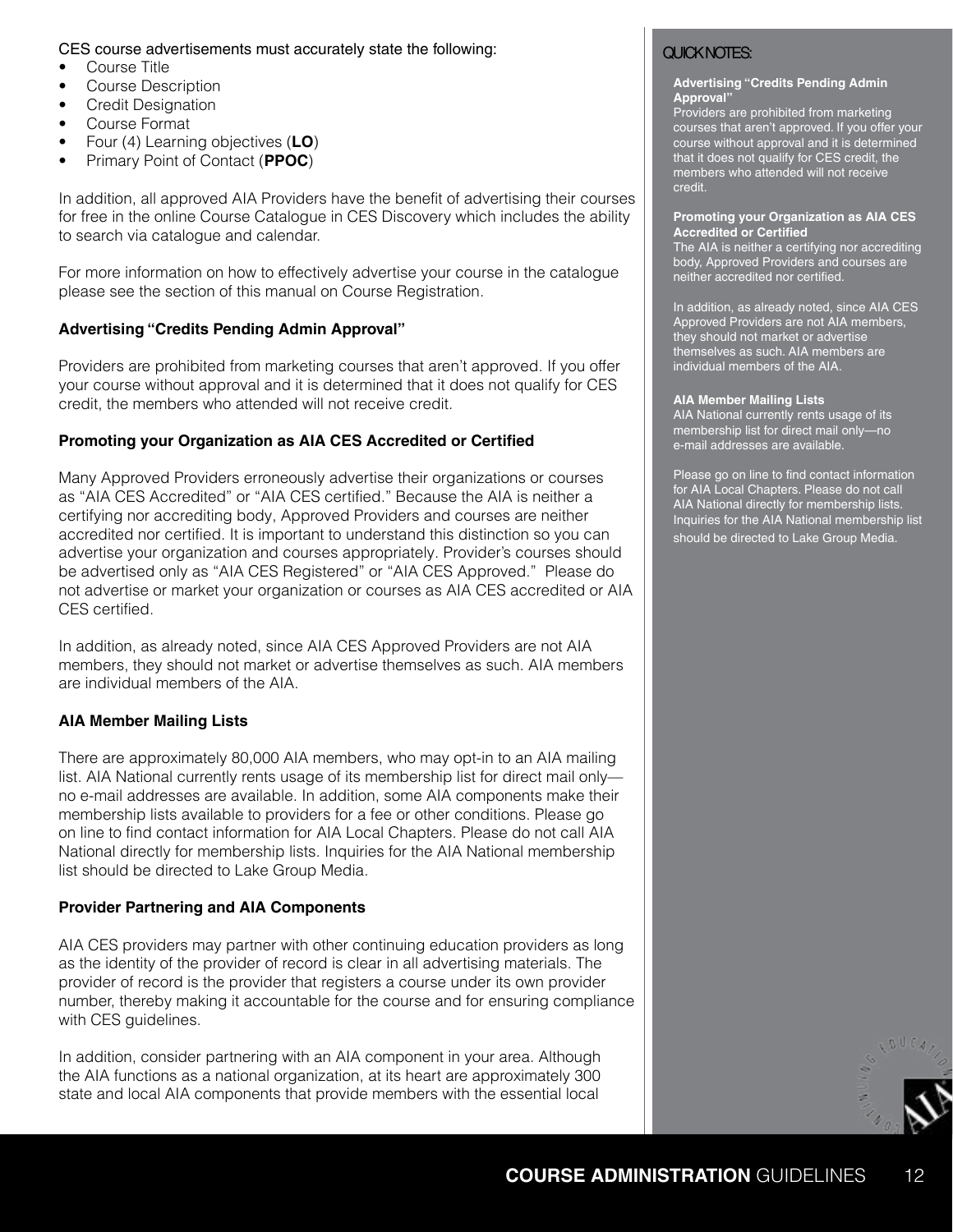For additional question please don't hesistate to call 1(800) 242-3837 opt.3 or Email: newproviders@aia.org

QUICK NOTES: **Focus** in the flects that reflects the nature of their professional lives. The AIA components, which are located across the United States (and a few outside the U.S.) are organized to serve the needs of architects at the national, state, and local levels. These components may be of assistance to individuals seeking information about architects in specific areas of the country. Because AIA components support their members through many activities that offer AIA CES credit, they provide excellent opportunities to collaborate with other CES providers. Please go to **AIA Local** [Chapters](http://www.aia.org/about/structure/components/AIAS078541) to find a component near you.

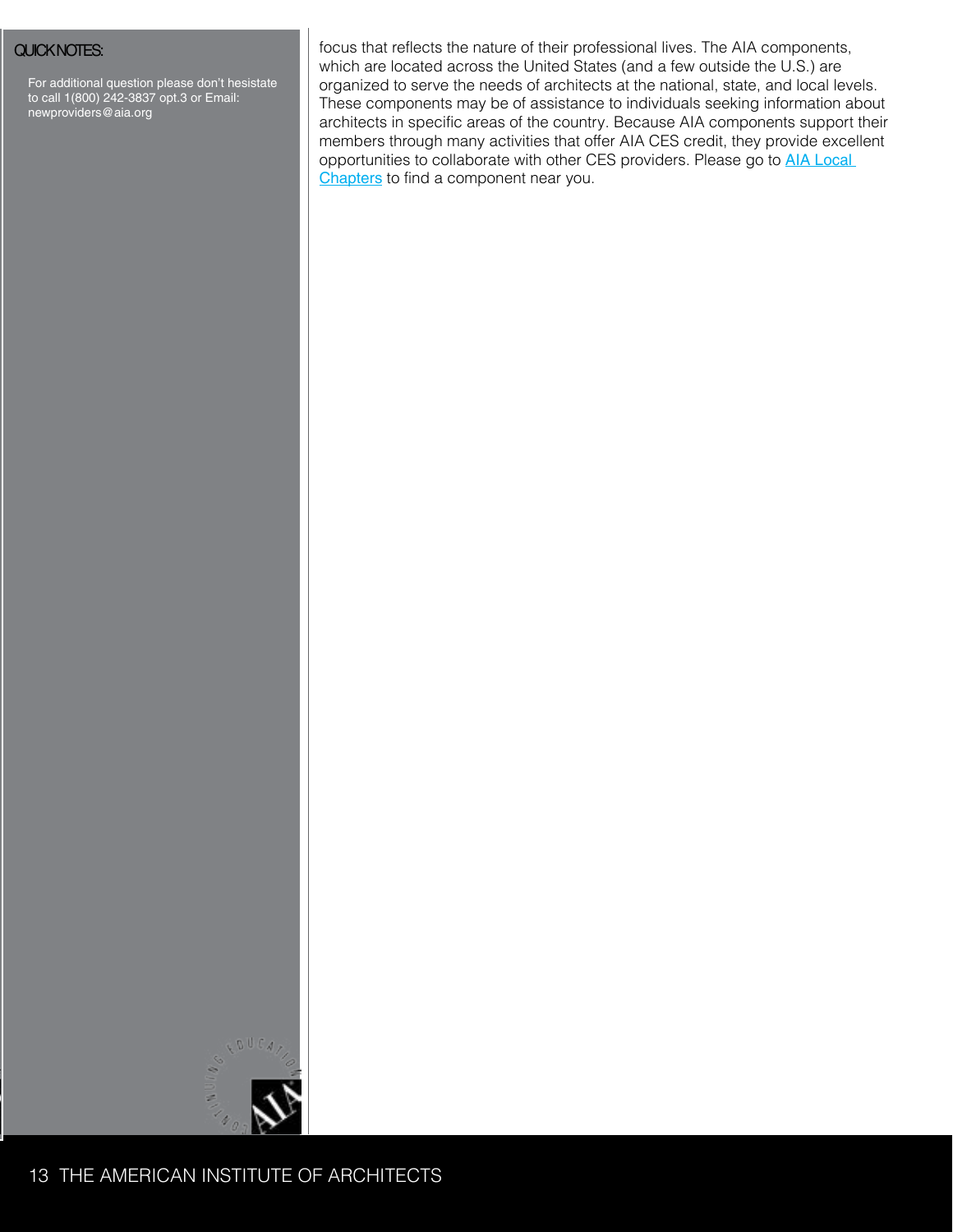## **CHAPTER** THREE

# <span id="page-13-0"></span>**HEALTH, SAFETY, AND WELFARE** Requirements



BACK TO TABLE OF CONTENT

BACK TO PREVIOUS **NEXT CHAPTER CHAPTER** 

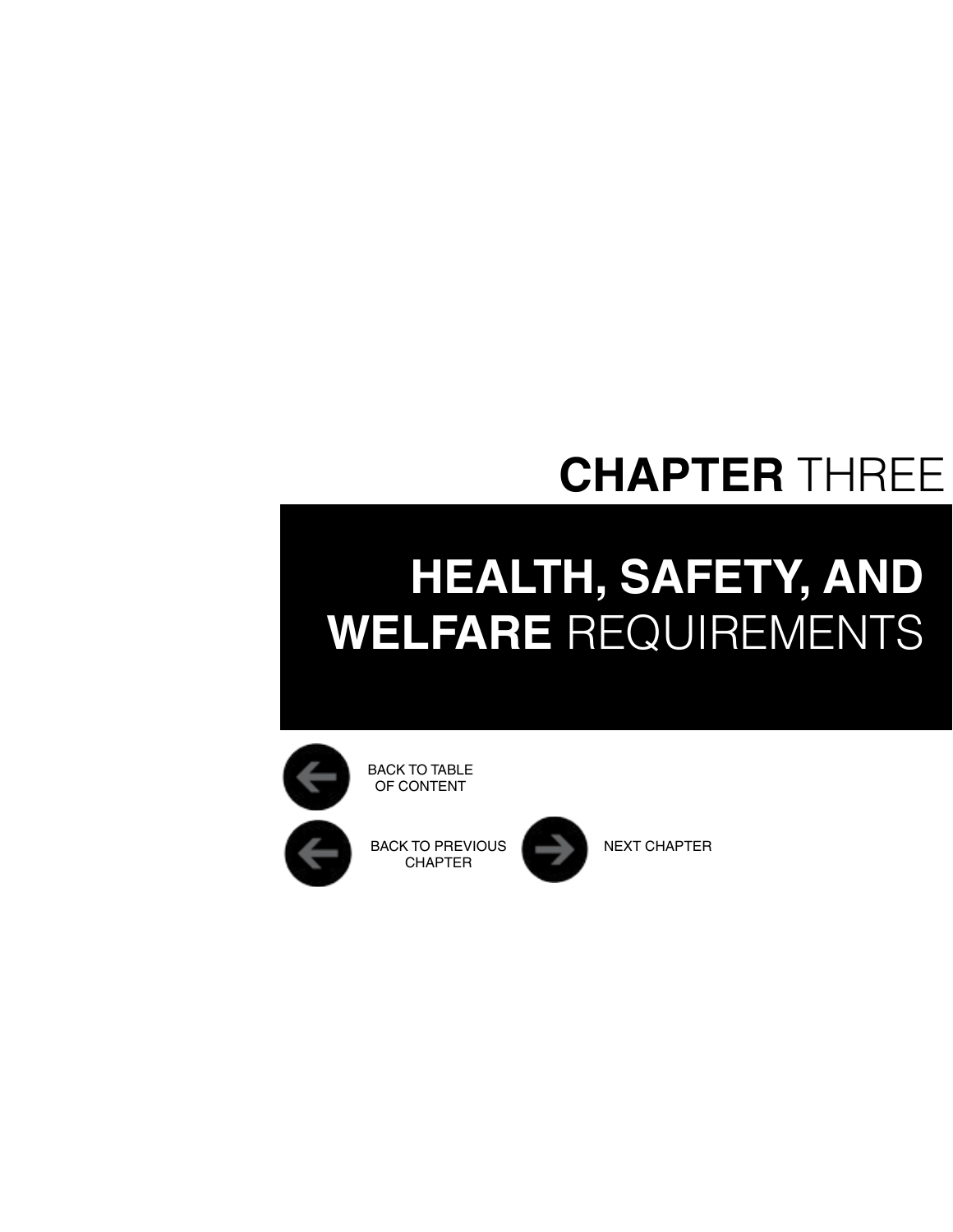### **HSW** Requirements

The following section outlines the three primary criteria that AIA CES courses must meet to be approved for LU/HSW designated courses.

#### **Criteria 1: Course Content must directly support the HSW definition.**

Health, Safety, Welfare (HSW) in architecture is anything that relates to the structural integrity or soundness and health impacts of a building or building site. Courses must intend to protect the general public.

Health: Aspects of architecture that promote physical, mental, and social wellbeing among users of buildings or sites and address related environmental concerns.

Safety: Aspects of architecture intended to limit or prevent accidental injury or death among users of the buildings or sites.

Welfare: Aspects of architecture that engender demonstrable positive emotional and physical responses among, or enable equal access by, users of buildings or sites.

#### **Criteria 2: Course content must include one or more of the AIA CES Acceptable HSW topics**

**BUILDING SYSTEMS:** Structural, Mechanical, Electrical, Plumbing, Communications, Security, Fire Protection **CONSTRUCTION CONTRACT ADMINISTRATION:** Contracts, Bidding, Contract Negotiations **CONSTRUCTION DOCUMENTS:** Drawings, Specifications, Delivery Methods **DESIGN:** Urban Planning, Urban Ecology, Master Planning, Building Design, Site Design, Interiors, Safety and Security Measures **ENVIRONMENTAL:** Energy Efficiency, Sustainability, Natural Resources, Natural Hazards, Hazardous Materials, Weatherproofing, Insulation **OCCUPANT COMFORT:** Air Quality, Ventilation, Lighting, Sound, Egress **LEGAL:** Laws, Codes, Zoning, Regulations, Standards, Life Safety, Accessibility, Ethics, Insurance to protect owners and Public **MATERIALS and METHODS:** Construction Systems, Products, Finishes, Furnishings, Equipment **PRE-DESIGN:** Land Use Analysis, Health Impact Assessment, Programming, Site Selection, Site and Soils Analysis, Surveying

**PRESERVATION:** Historic, Reuse, Adaptation

#### **Criteria 3: 75 percent of course content must be on HSW topics.**

To qualify for HSW credit, 75 percent of a course's content and instructional time must be on acceptable HSW topics, as outlined above. This means that if your course is 1 hour in length, at least 45 minutes (that is, 75 percent) must be spent discussing HSW topics. In addition, AIA CES requires that each provider course provide a minimum of four learning objectives. For HSW course qualification, however, three of the four mandatory courses learning objectives (that is, 75 percent) must address HSW topics. This is one way that AIA CES verifies that 75 percent of a course is actually on HSW topics.

#### QUICK NOTES:

**AIA CES Acceptable HSW Topics** Technical and professional subjects that the Board deems appropriate to safeguard the public and that are within the following enumerated areas necessary for the proper evaluation, design, construction, and utilization of buildings and the built environment.

\* Health Examples: Accessibility; acoustical, energy efficiency, mechanical, plumbing, and electrical systems; and materials

\* Safety Examples: Codes, regulations, natural hazards, life safety system suppression, detection, –alarm standards, provisions of fire-rated egress enclosures, automatic sprinkler systems, and stairs with correct rise-to-run proportions

\* Welfare Examples: Building design and materials, methods and systems, construction contracting, ethics and regulations governing the practice of architecture, preservation, adaptive reuse, and the study of environmental and wellbeing issues.

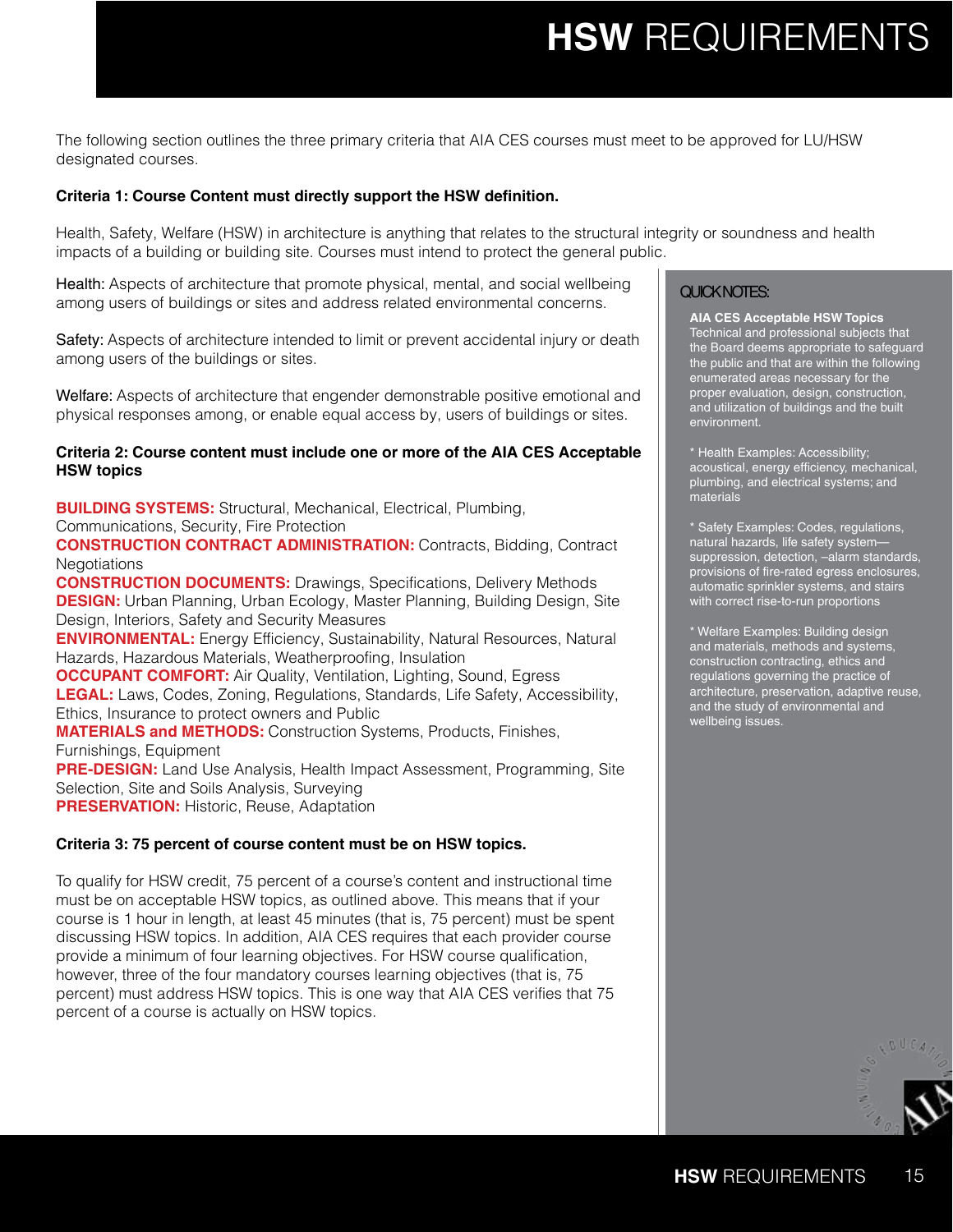## **CHAPTER** FOUR

# <span id="page-15-0"></span>**Course Registration GUIDELINES**



OF CONTENT

BACK TO PREVIOUS NEXT CHAPTER CHAPTER

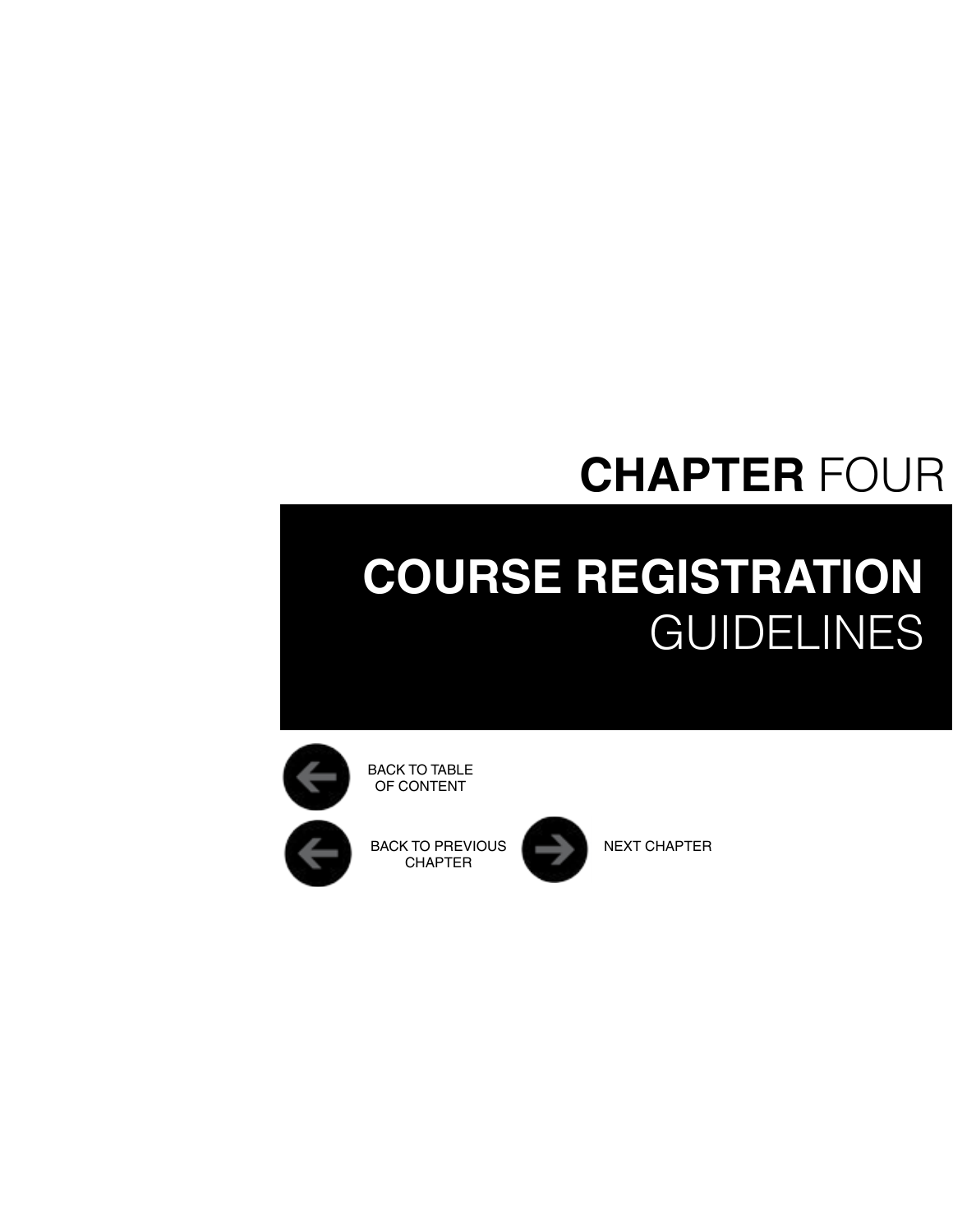## **Course Registration** Guidelines

<span id="page-16-0"></span>The following section outlines the course registration process and all the resources needed for program submission. This section will also define various course approval statuses and identify some area of the evaluation process. Providers must register course(s) and report participants credits using the online registration discussed in this section, within the time frame allotted for each.

#### **CES Discovery Homepage**

is used for: course management, reporting attendance, and online resources, including links to CES Discovery Tutorials, templates and AIA CES logo formats. The "CES Discovery Homepage" is a password-protected area reserved exclusively for Approved Providers. This homepage

To Access CES Discovery Homepage:

- 1. Visit [www.aia.org/education](http://www.aia.org/education), at for left under the title "Education Home" right below that click CES Discovery sign-in.
- 2. Login with username and password (provided to you within your Welcome New Provider Letter, this letter has all login credentials in order to get started).
- 3. Select "Admin Home" at the top right of the page
- 4. Select "Courses" along the top red bar.
- 5. This will take you to the "Course Approval Search" here is where you will "Add New Courses" at your far left.

#### **When to Register your Course(s)**

Course registration must be submitted online at least five (5) to seven (7) business days before the program is offered and advertised. This requirement allows time for course review and approval by AIA CES. Any course offered for AIA CES learning units without being registered first with a Course Registration will not be eligible to receive AIA CES learning units. You may also check the status of your course at any time by logging into the CES Discovery Homepage and clicking on the Course & Session details reports.

#### **Course Registration Online**

The Course Registration process occurs online only and asks specific information about their course(s). As mentioned, there are online resources available that will guide you through registering your course step-by-step.

#### **How often can you register a course?**

AIA CES does not have a limit on the number of courses a provider may register and offer. If you plan to offer the same course multiple times or on ongoing basis you only need to submit one course registration for that program.

#### Here's how:

- 1. After accessing the CES Discovery Homepage
- 2. Select "ADMIN Home" at the top right of the page
- 3. Select "Courses" along the top red bar.
- 4. This will take you to the "Course Approval Search" here is where you will enter your "course number" of the Approved Program.
- 5. Along the left side of the page, select "Session Basics" follow instructions for submitting a new course

### QUICK NOTES:

\* Please note that the CES Discovery Homepage is password protected, based on the email address and username.

\* Provider courses are not eligible for AIA CES Learning Units and may not be offered or advertised until it is Approved.

\* Please DO NOT re-register a course every time it is offered. Instead, add as many sessions as needed under the single approved course registration.

\*You can add sessions before or after your course has been approved.

**When to Register your Course(s)** Allow 5-7 Business days for your course to be reviewed.

Programs advertisted or offered on the web or compan website before CES approval will be denied and Provider will be requested to submit required documents for a Provider Audit. Should the Provider be in violation their Provider Subscription will be removed.

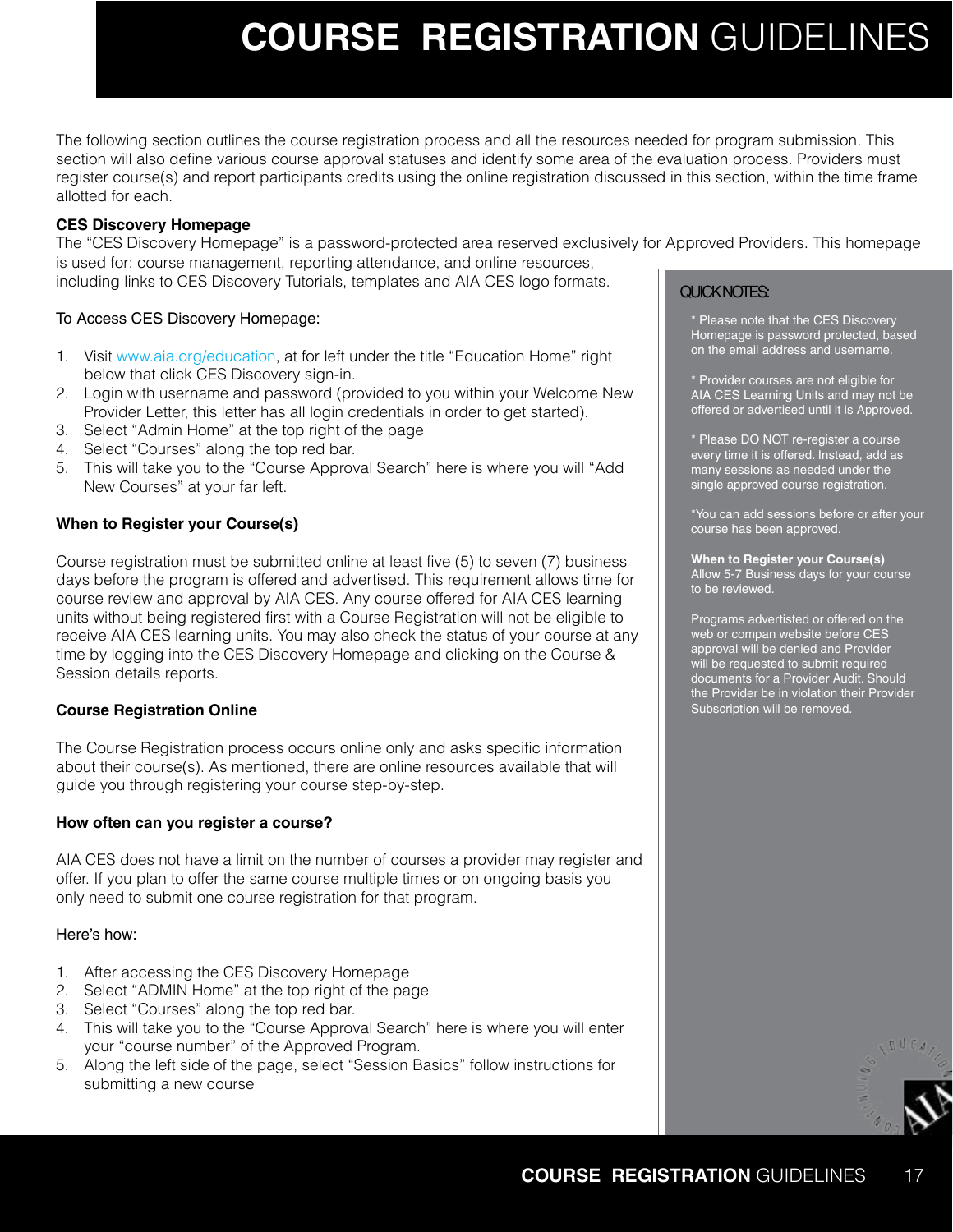#### **Course Guidelines**

Course can consist of 50 minutes of presentation time, followed by 10 minutes of question and answer related directly to course content.

Course content must be unbiased, not promoting or marketing a course's products or services.

Course must have a clear purpose with a minimum of four (4) stated learning objectives.

Course attendance must be reported online to AIA CES within ten (10) business days.

Course content that changes by more than 25% must be registered as a new Course. Additionally, if a course title or course number for a course changes, a new course must be registered to ensure member transcripts remain accurate. We require updating your courses every three years.

### QUICK NOTES: **Course Guidelines**

- Course must be at least one (1) hour in length, consisting of direct learning activity (minimum of 60 minutes). Course can consist of 50 minutes of presentation time, followed by 10 minutes of question and answer related directly to course content. After one hour, credit is then given in ¼ hour increments. (Ex: 1 hour and 15 minutes  $= 1.25$  LU)
- Course content must be unbiased, not promoting or marketing a Provider products or services. A Provider's products or services can only be discussed once the credit portion of the Course is completed.
- Course materials (such as Power Points, handouts, slides, and samples) used during the credit portion of the Course may not include any proprietary information, must be educational, and must serve to reinforce the learning objectives. Only the first and last slide of a Presentation may include a company's product or service information.
- Course must have a clear purpose with a minimum of four (4) stated learning objectives.
- Course should be created by qualified subject matter experts, and presented by individuals with a background in education or skilled presenters on the subject matter.
- Course must be registered online with AIA CES at least 5 to 7 business days before the event is advertised
- Course attendance must be reported online to AIA CES within ten (10) business days.
- Course must incorporate the five (5) "Best Practice Slides", as created by AIA CES.
- Courses must maintain uniformity and consistency among all Presenters.
- Course content that changes by more than 25% must be registered as a new Course. Additionally, if a course title or course number for a course changes, a new course must be registered to ensure member transcripts remain accurate.
- Course must be updated and resubmitted every 3 years
- Courses may be advertised as an "AIA Approved" or "Registered Course" of AIA CES. However, AIA CES does not "accredit" or "certify" Courses or **Presenters**
- Courses identified as Health, Safety, and Welfare (HSW) Courses must contain at least 75% HSW content.

#### **CES Approval Status by Definition**

#### Courses that are in:

**Draft Submission** – Course is in the process of being submitted. In this status your program is not visible for Review. It is merely for your reference.

**Pending Admin Approval** – Course submission is complete and placed in the list of programs to be reviewed and approved. Course must be registered online with AIA CES at least 5 to 7 business days before the event is advertised.

**Requires More Information** – Course has been reviewed and is missing additional information. When in this status comments are accompanied for revisions or recommendations. Course should not be advertised and credits will not be awarded to participant's transcript.

**Approved** – Course information has met all requirements and is now ready for advertisement. Credits can be awarded to participant's transcript.

**Denied** – Course content does not qualify. Course should not be advertised and credits will not be awarded to participant's transcript. You may resubmit with necessary corrections

**Suspended** – Course is no longer visible in the Course Directory and **participants**  can no longer receive credit. These programs are usually inactive on CES Discovery. Courses are also suspended once they have exceeded the 3 year

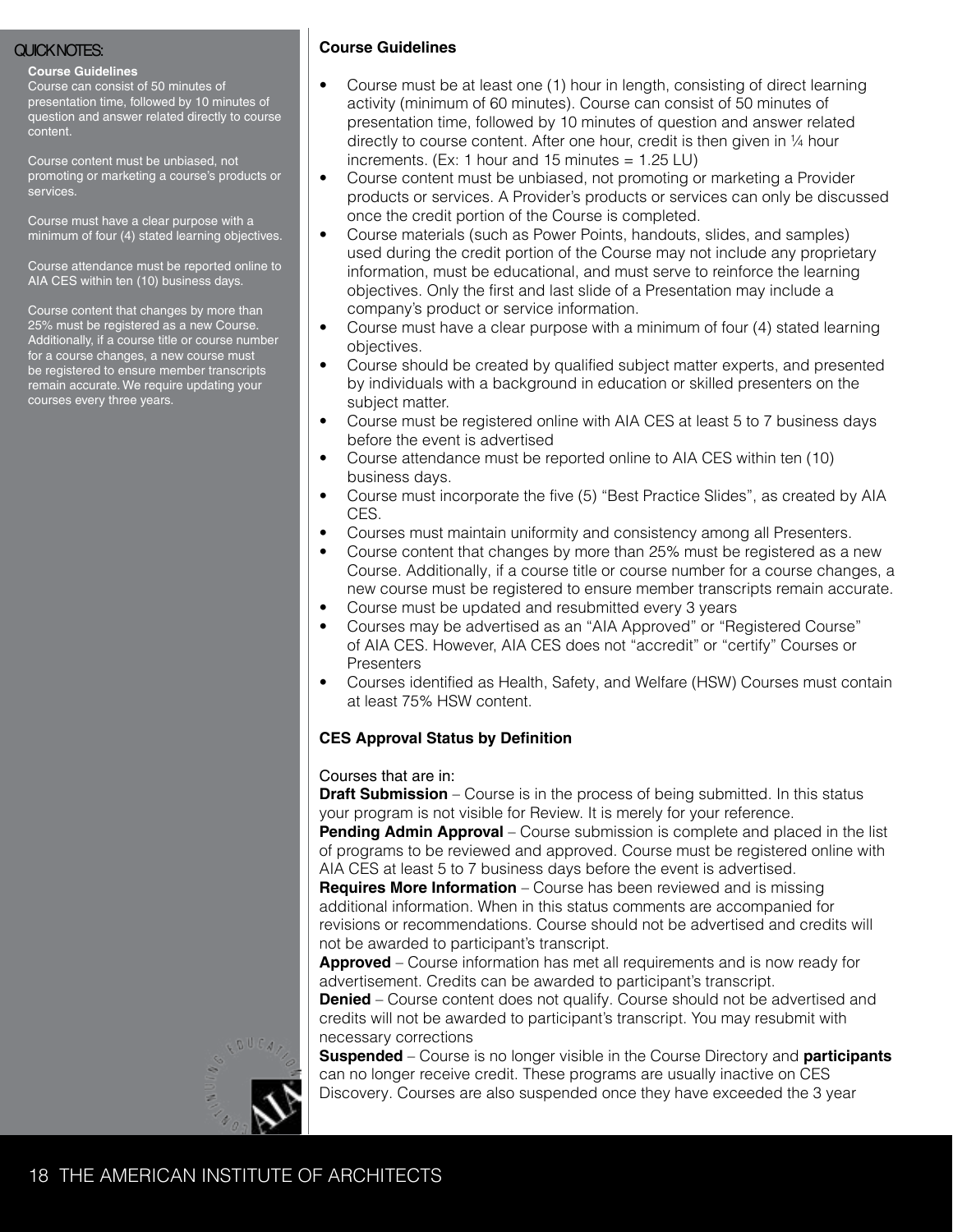lifecycle. These programs are also removed for CES Discovery.

#### **Where to find the Course Import Template?**

The course import template and step-by-step instructions can be found by logging into the CES Discovery Homepage and selecting the "**RESOURCE**" tab at the far right.

Please note that this method is only recommended for uploading 20 or more courses. A blank copy of the Excel file can be found in the CES Discovery Course Template section.

#### **Course Evaluation**

In order to maintain high-quality learning experiences for our members, Approved Providers are required to distribute a course evaluation at the end of all continuing education sessions. For online courses, this evaluation must be included after participants complete the quiz. A Course Evaluation Template is available under the Resources tab in CES Discovery. Feel free to add any questions that will help you improve the quality of your courses. You may also remove any questions that do not apply. The AIA CES logo is required on all evaluation forms and your company logos are acceptable as well.

\* If you encounter difficulties at any point during the course registration by course import template process, you may contact AIA CES Member Care at 1(800)242-3837 option 3

\*\* Aim for at least 20% filled evaluations from total attendance for overall audience insight

#### **Course Evaluation**

The AIA CES logo is required on all evaluation forms and your company logos are acceptable as well.

Download: Course Evaluation.

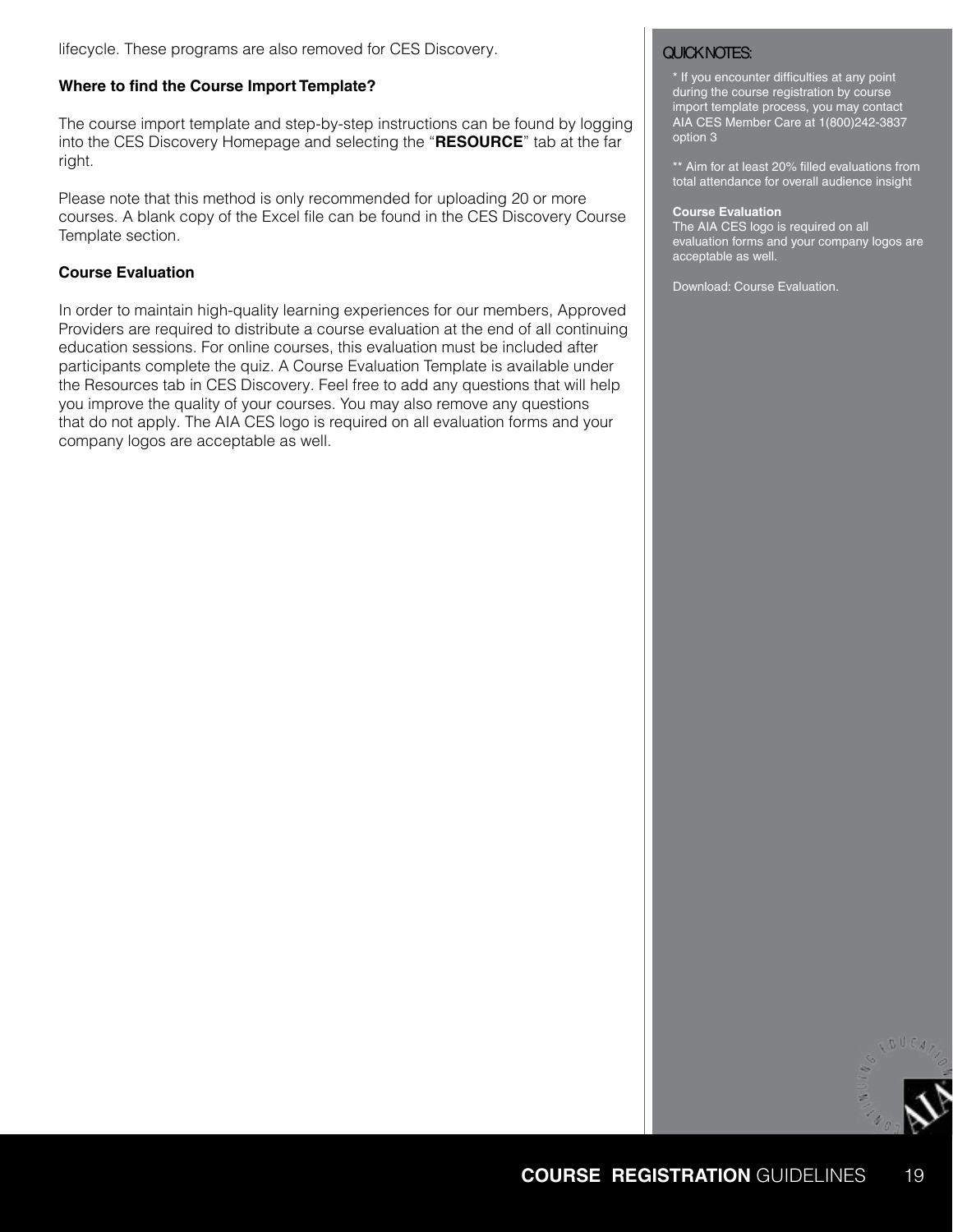## **CHAPTER** FIVE

## <span id="page-19-0"></span>**Course Delivery GUIDELINES**



OF CONTENT

BACK TO PREVIOUS NEXT CHAPTER CHAPTER

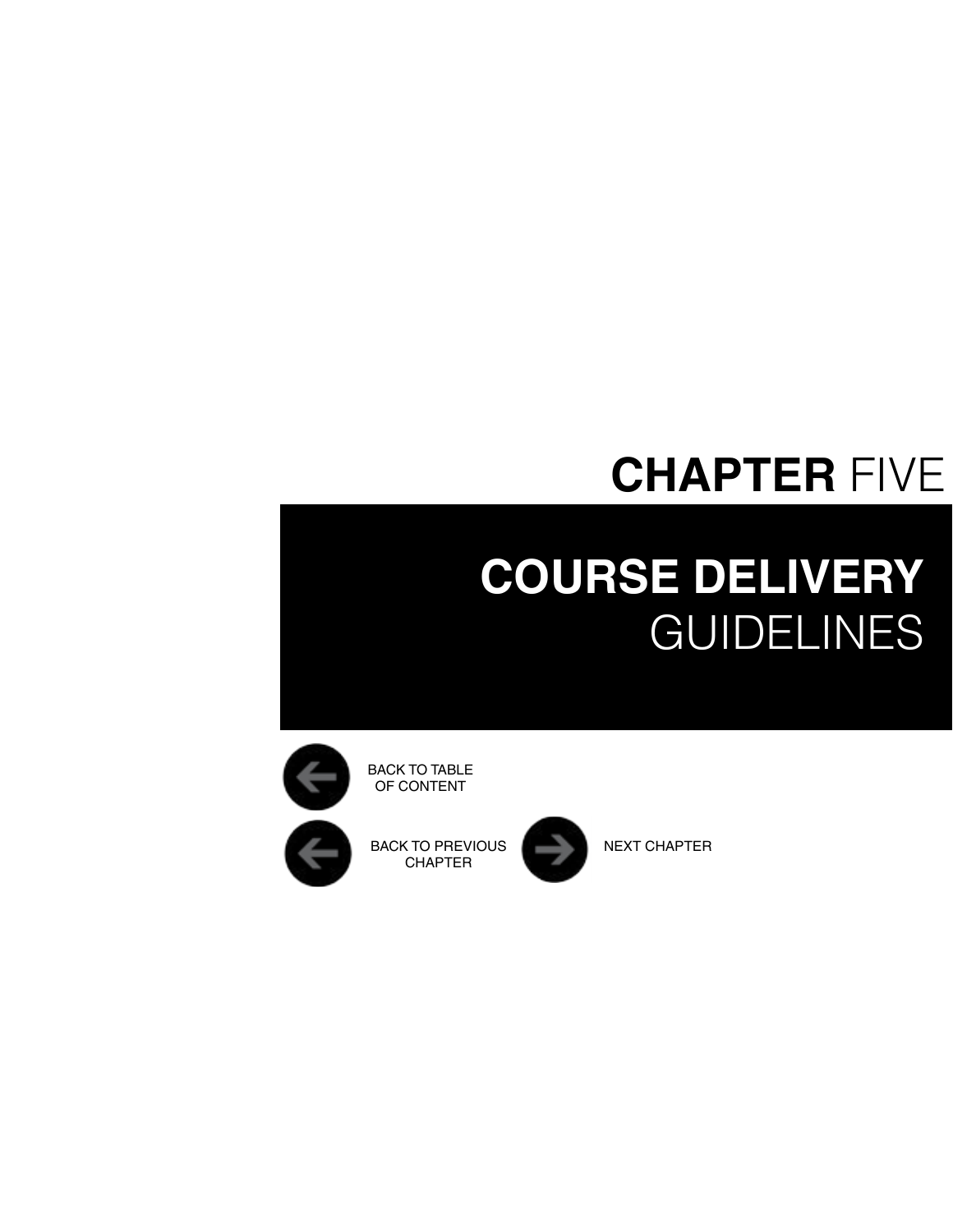### **Course Delivery** Guidelines

<span id="page-20-0"></span>This section outlines the course delivery guidelines that all providers must observe whether a course is fact-to-face or distance learning.

### **Course and Proprietary Information**

Providers may offer product demonstrations either before or after the educational portion of a course; however, promotion or discussion of proprietary company information is strictly forbidden during the educational portion of the course. In addition,

product specification or service questions raised by participants during the course should be postponed and addressed at the conclusion of the course. Finally, company, product (trademarks, patents and so on), and service information shall not be displayed or discussed during the credit portion of any AIA CES course. Product or service promotion should be limited to before or after a course.

#### Proprietary logos may be displayed only on the:

- First and last slides of a PowerPoint or visual presentation and on the CES quality assurance copyright slide (see the quality assurance slides section of the manual for more information)
- Front or back page of workbooks, handouts, and other printed materials

Product samples should not have company logos or proprietary stickers on them. You may bring materials to your course to leave as takeaways, but you may not pass around the information during the course. Once a course of at least one hour in length has ended (or before it begins), you may discuss any company or product information you would like with the attendees. Speakers are permitted to wear shirts with their company names or logos on them.

If a course is offered on the same venue as a marketing product (for example, a CD-ROM or Web site), the "for credit" portion must be clearly indicated and separate from any product, brand, or service promotion

#### **Course dealing with Building Information Modeling (BIM) or Software Related**

If your offer a BIM or software related program that is designated with LU/HSW it needs to clearly explain how it ensure aspects of Health Safety and Welfare to safeguard the general public. Course should not be delivered with the intent to sell or upgrade software versions or systems and it should not attempt to discredit other software programs or system.

Topics, which center on computer software and other technical tools can be a source of confusion. Again, the critical determining factor is whether the course advances the protection and wellbeing of the general public.

So, if the content deals more with learning how to use a design, drafting, or modeling program, it can be considered for general topics only or LU. However, if learning the software is a vehicle by which the attendee will gain knowledge about something that affects public welfare – for example, energy modeling – then it can be considered for LU/HSW credit.

#### **Course Quality Assurance Slides**

The AIA CES Quality Assurance slides are made up of four mandatory PowerPoint slides, which must be inserted and addressed in all AIA CES courses including distance learning, as well as one optional slide. If a course is not PowerPoint based,

#### QUICK NOTES:

**Course and Proprietary Information** product specification or service questions raised by participants during the course should be postponed and addressed at the conclusion of the course.

#### **Course dealing with Building Information Modeling (BIM) or Software Related**

If your offer a BIM or software related program that is designated with LU/HSW it needs to clearly explain how it ensure aspects of Health Safety and Welfare to safeguard the general public.

if the content deals more with learning how to use a design, drafting, or modeling program, it can be considered for general topics only or LU.

\* Courses dealing with LEED, "high performance" or "GREEN" programs need to speak directly to how it will ensure HSW apsects rather than firm practice or examination preparation

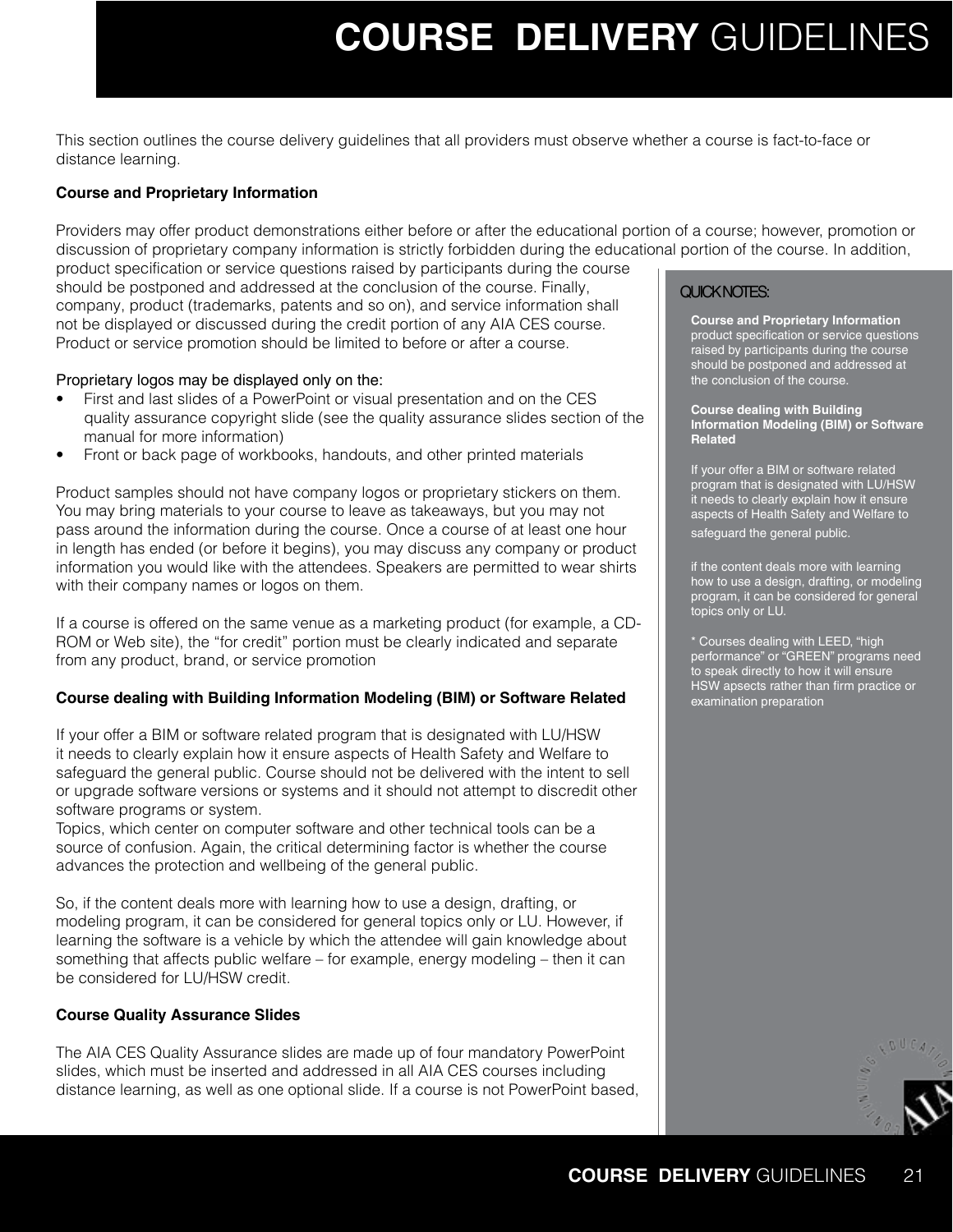#### **Quality Assurance Guidelines:**

If a course is not PowerPoint based, the best practice slide information should be covered at the very beginning of the course.

The copyright slide is the only optional quality assurance slide. Please use this slide in place of adding the copyright at the bottom of each slide.

If your course is On-demand distance learning, you may modify this slide so it does not ask participants for questions since it does not apply to that type of delivery.

QUICK NOTES: the content found on the five mandatory slides must still be addressed verbally or with handouts.

The Quality Assurance Slides include:

- **• Title Slide** (required) The title slide must contain Provider Name and Number, the title of the course, and the date the course is offered, if applicable
- **• Best Practice Slide** (required) The best practice slide confirms that you will report credits earned by course attendees to AIA CES, and that you will provide certificates of completion to course attendees on request. The best practice slide also confirms that your company is registered as an AIA Approved Provider and that your course has been approved. It also confirms that your course will not be used to promote or market your company's products or services during the educational portion of the course. The slide should be inserted after your course's introduction slide. This is also a good place to announce that the attendees must add their names to the sign in sheet in order to receive credit for the course. If a course is not PowerPoint based, the best practice slide information should be covered at the very beginning of the course.
- **• Copyright Slide** (optional) The copyright slide is the only optional quality assurance slide. Please use this slide in place of adding the copyright at the bottom of each slide. This slide protects your course, and you are also free to add your company logo to it. If used, the slide should be inserted immediately following the best practice slide at the beginning of the course
- **• Course Description Slide** (required) The course description slide must give a concise summary of the content of the course. It can be anywhere from one good sentence to several sentences, as long as it gives a broad idea of the overall point of the course. This description should be derived from the course description used in the Course Registration.
- **• Learning Objective Slide** (required) The learning objectives slide must outline clear and measurable learning objectives. These learning objectives should be taken from the ones used in the Course Registration. Learning objectives let the participants know in advance what they will know after taking your course. This slide should be inserted after the course description slide. Each course must have at least four leaning objectives. More may be added to this slide if necessary. For information on writing learning objectives please see "CES Provider Manual 2.0: Resource Toolkit." If your course is not PowerPoint based, please address the learning objectives orally or in course handouts.
- **• Conclusion/Questions Slide** (required) The conclusion/questions slide should be the last slide of the course. This slide lets participants know that the AIA CES education portion of the course has ended and participants are free to ask questions. It is acceptable to promote and include company, product, and service information on this slide and any following. If your course is On-demand distance learning, you may modify this slide so it does not ask participants for questions since it does not apply to that type of delivery.

#### How to access Quality Assurance Slides:

- 1. Visit [www.aia.org/education](http://www.aia.org/education), at for left under the title "**Education Home**" right below that click CES Discovery sign-in.
- 2. Login with username and password (provided to you within your Welcome New Provider Letter, this letter has all login credentials in order to get started).
- 3. Select "**RESOURCE**" on the red tab at the far right.
- 4. The template will be under the Quality Assurance heading.

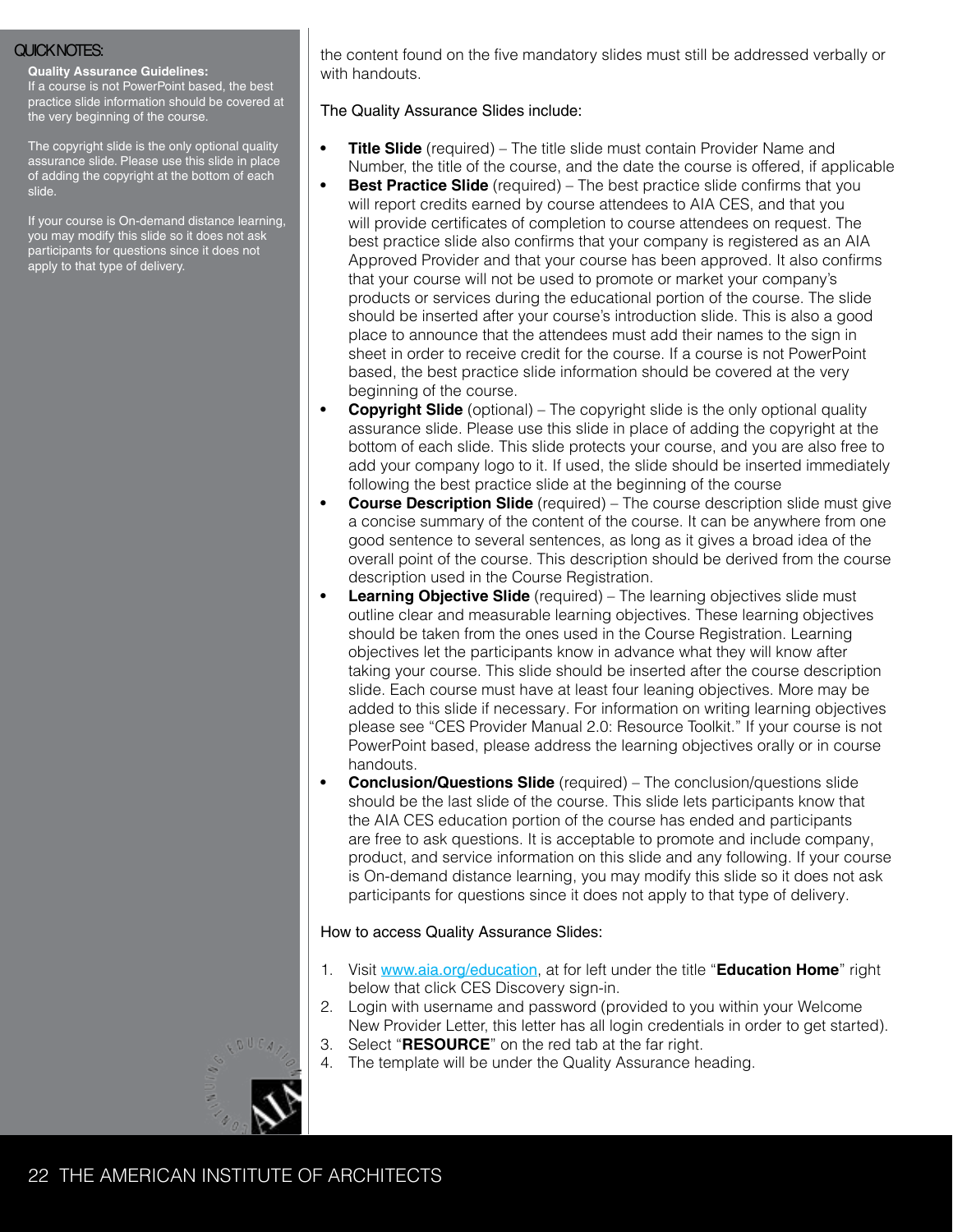#### **Speaker and Presenter Defined**

A Speaker or Presenter is defined as an individual who speaks, presents, moderates or delivers the AIA CES approved educational course material. This individual should be deemed an expert on the subject matter and not serve as a salesperson to promote products, goods or services. Also, speakers should never pay an Approved Provider for rights to speak or present an AIA CES course. According to AIA CES Approved Provider policy, all speakers delivering AIA CES approved courses are required to sign a Speaker Agreement. The agreement outlines the AIA CES standards and expectations of the speaker.

#### **Course Presenter Guidelines**

AIA CES course presenters must maintain high educational standards. Presenters are the architects' learning resource, so it is extremely important that they have the knowledge, experience, and qualifications relevant to the course they are teaching. A presenter must thoroughly know the subject matter and be able to convey information in a clear and effective manner. In addition, presenters must understand their roles and responsibilities as AIA CES-registered presenters and must abide by the following presenter guidelines.

#### AIA CES registered course presenters must:

- Deliver the course, as approved by AIA CES, without endorsement, bias, or marketing or sales orientation
- Ensure that company logos, product name, and branding are limited to the first and last slides of any presentation and to the CES quality assurance copyright slide (referenced in the section above).
- Ensure that any information and handouts distributed reinforce the learning objectives.
- Confine product and proprietary specific questions for discussion to either before or after the course has concluded.
- Deliver the course as it relates to the learning objectives.
- Strive to make presentation and materials as accurate, appropriate, and interesting as possible.
- Ensure that the quality assurance slides are included and reviewed with participants during all PowerPoint presentations. If the class is not a PowerPoint-based course, slides must still be reviewed with participants verbally.

#### **AIA CES Speaker Agreement**

A Provider is required to have a signed [Speaker Agreement](http://www.aia.org/aiaucmp/groups/public/documents/pdf/aiab095001.pdf) on file for each Presenter. Providers can use this section of the CES Provider Manual to reinforce to the Quality Assurance Guidelines for presenters.

#### QUICK NOTES:

\* The words speaker and presenter are used interchangeably by AIA CES and the expectations and requirements are the same regardless which word is used. AIA CES Providers are responsible for all activity under their Provider number. This includes registered courses and the activities of speakers.

#### **Course Presenter Guidelines**

Ensure that any information and handouts distributed reinforce the learning objectives.

Confine product and proprietary specific questions for discussion to either before or after the course has concluded.

If the class is not a PowerPoint-based course, slides must still be reviewed with participants verbally.

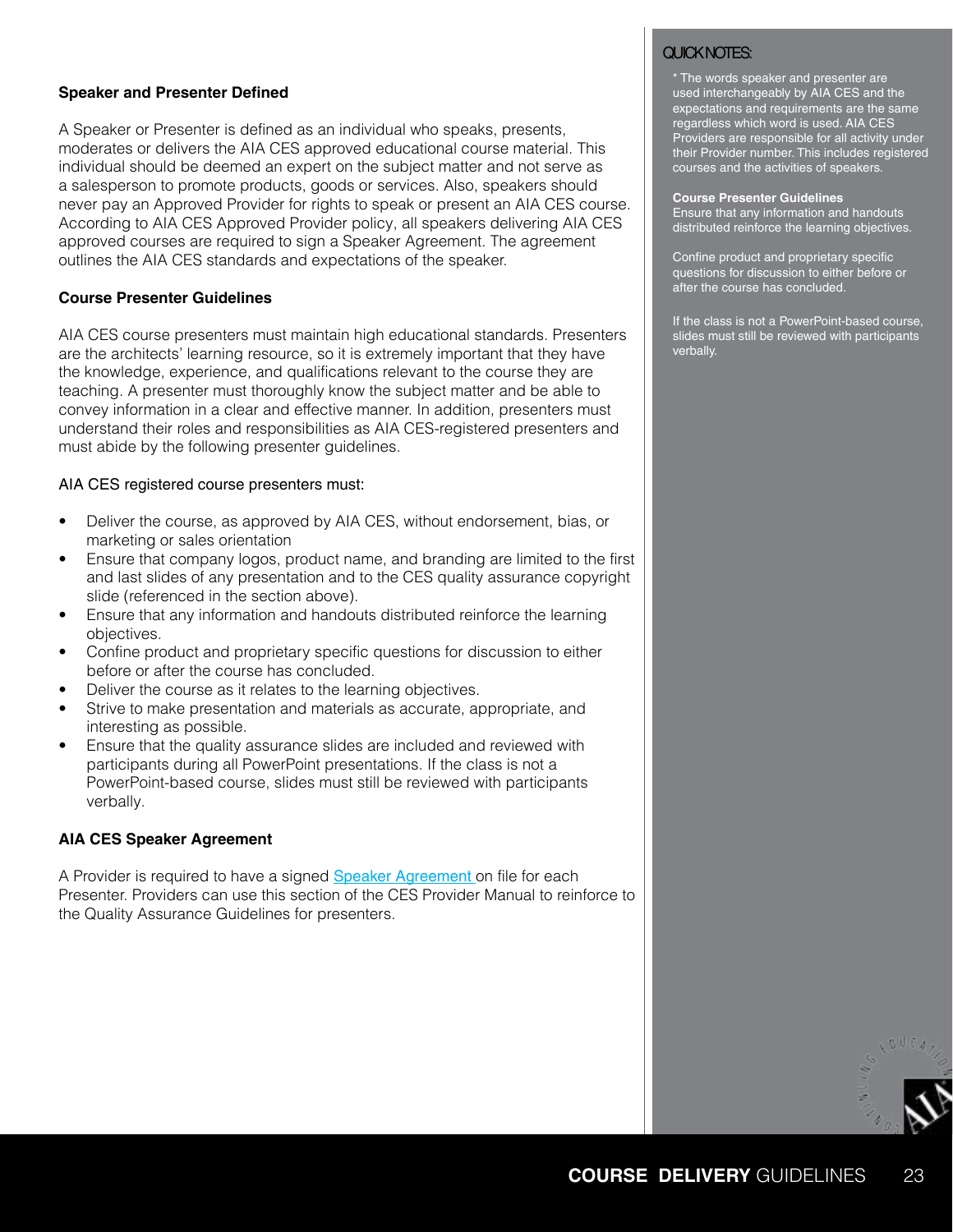## **CHAPTER** SIX

# <span id="page-23-0"></span>**Course REPORTING GUIDELINES**



OF CONTENT

BACK TO PREVIOUS NEXT CHAPTER CHAPTER

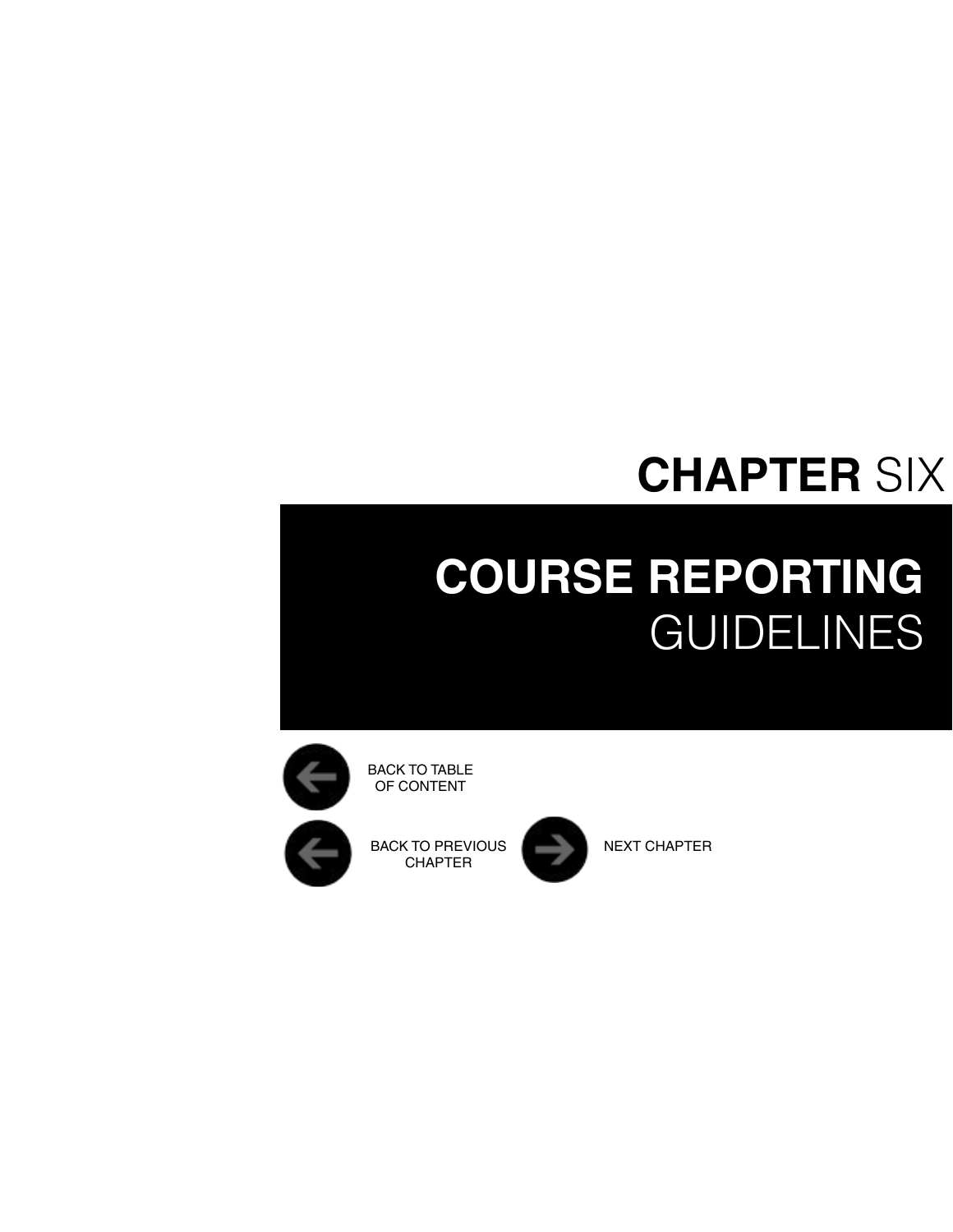### **Course REPORTING** Guidelines

This section outlines how to report attendance and all other administrative responsibilities when submitting credits.

#### **Course Attendance Process**

After an AIA CES course is held, Providers are required to submit program attendance to CES Discovery. There are step-bystep instructions on how to report attendance available at CES Discovery. Once you login select "**RESOURCES**" and select "CES Attendance Templates".

Providers are to report AIA member learning units using the Report Attendance function of CES Discovery or by using the Course Achievement Import Template.

#### **When to Submit Course Attendance**

Course Attendance must be submitted within **10 business days** of a course being held. This is meant to ensure that members meet their individual state **[MCE requirements](http://www.aia.org/education/ces/mcerequirements/)**. If there are no AIA members present in your course and no one requests AIA CES learning units for that course, you do not need to submit Course Attendance. However, you should still keep the Course Attendance on file and distribute certificates of completion to attendees who request them. A copy of the Course Attendance must be kept on file by the provider for three years. When you submit a Course Attendance online, a copy of it will be saved under the Reports section in Course Attendance History.

#### **Where to report Course Attendance**

Course Attendance can be accessed online by logging into the CES Discovery Homepage on the AIA CES Web site. Once you log in you will need to click on the Report Attendance link.

#### **Course Attendance Timeline**

Course Attendance submitted online by the provider will automatically be posted and member transcripts are immediately updated with the course information and learning units. For assistance with this log into the CES Discovery Homepage on the AIA CES Web site. Once you log in you will need to click on the Resources link to access to the "How To/Tutorials"

#### **What you'll need before you submit a Course Attendance**

You will need the member numbers and/or full name of AIA member(s) who attended your course(s), as well as the course dates, and the city and state where you held the course. A Course Attendance template is available online in the CES Discovery Homepage for you to use as a sign-up sheet for your course. If attendance is being reported for a distance education course, the location of the course is optional.

#### **How to submit attendance by course, session, or user**

Providers must submit Course Attendance online, by using CES Discovery Report Attendance feature. Search for your course using the Course Number or Course title. Once you locate the course, you can create a session (or individual instance) for each course in order to submit attendance. For ongoing courses, a course session will need to be created each time a course is held. For on-demand distance education courses, only one session is required. For more information on

#### QUICK NOTES:

**When to Submit Course Attendance** Course Attendance must be submitted within 10 business days of a course being held.

 A copy of the Course Attendance must be kept on file by the provider for three years.

For additional information regarding Course Reporting Guidelines, please reference the **RESOURCE** tab on CES Discovery for frequently asked questions.

CES Help Desk: 1(800)242-3837 opt. 3

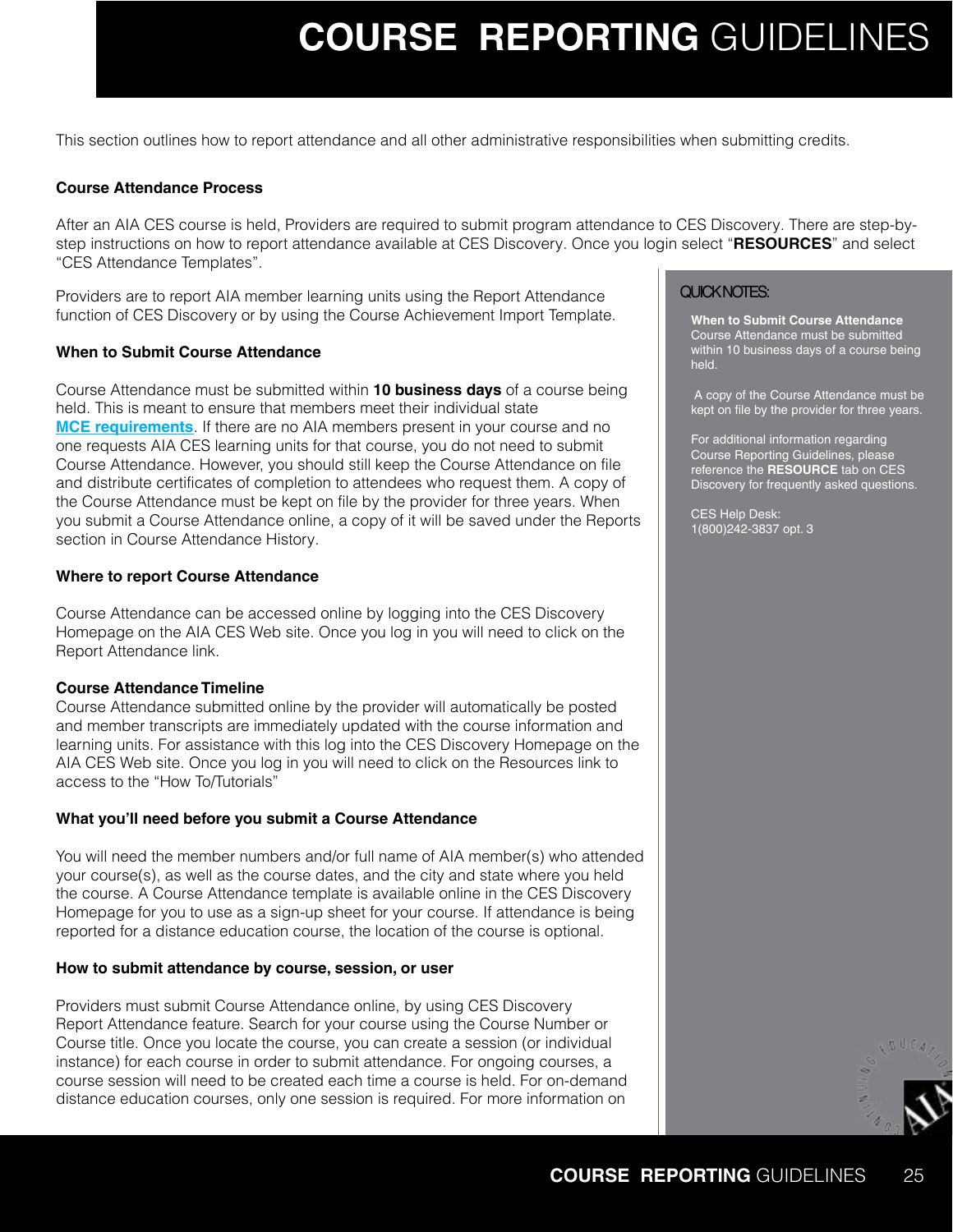#### **How to submit attendance by course, session, or user**

The certificate provides members and non-members with the documentation of attendance they need to fulfill their continuing education requirements for state license renewal.

To determine which participants would like a certificate, we recommend that you print out a sign-in sheet for certificate requests and use it during the course.

#### **Where to find the certificate of completion template**

A template for a certificate of completion may be found online in the CES Discovery Home page under "Resources". You may use your company's own letterhead for the certificates.

QUICK NOTES: creating course sessions, please refer to the Resources on CES Discovery for Registering a Course, or Reporting Attendance. As soon as Course Attendance is submitted online, the members' transcripts are immediately updated with the course information and learning units. For detailed instructions on how to Report Attendance, please visit the CES Discovery Web site and view our Resources for reporting attendance.

> A certificate of completion serves as proof of attendance for participants in an AIA CES course. The certificate provides members and non-members with the documentation of attendance they need to fulfill their continuing education requirements for state license renewal. Although certificates are usually reserved for non-members, they must be made available to members upon request.

Providers are responsible for providing course participants with certificates of completion within 10 business days following a course. AIA CES does not create or distribute certificates of completion for providers. To determine which participants would like a certificate, we recommend that you print out a sign-in sheet for certificate requests and use it during the course.

#### **Methods of distributing certificates of completion**

Providers are free to choose the method of distribution for certificate as long as the certificates are received by participants within 10 days of taking a course. In addition all certificates of completion must include the information below.

- Name of the Approved Providers and provider number
- Course Title and course number
- Date(s) of attendance
- Signature of presenter (can be a scanned signature)
- AIA CES logo This must be included or it may not be accepted by some licensing boards
- Number of Learning Unit Hours awarded (with HSW designation, if applicable)
- Point of contact address, phone and e-mail address

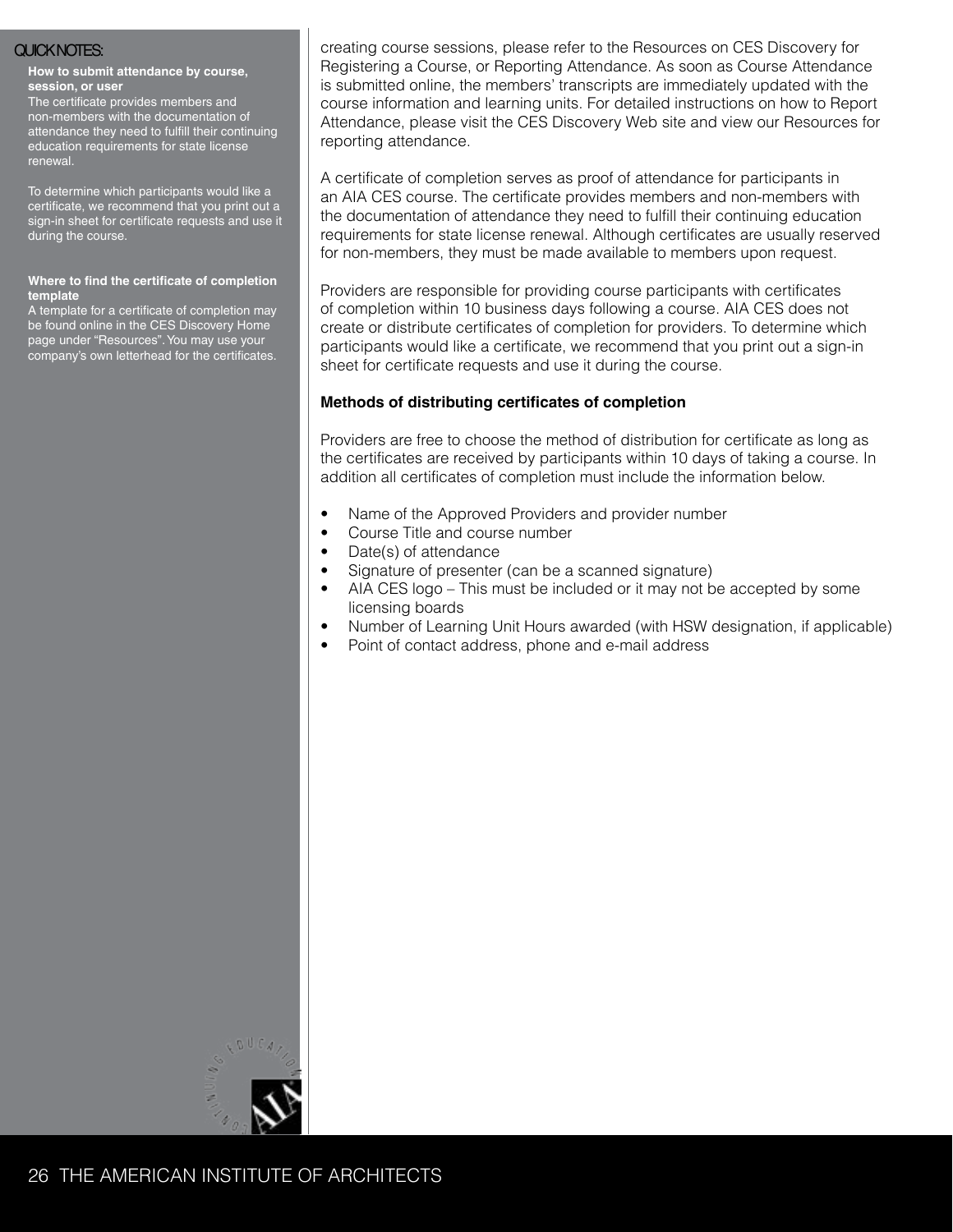## <span id="page-26-0"></span>**CHAPTER** SEVEN

# **Course FORMAT GUIDELINES**



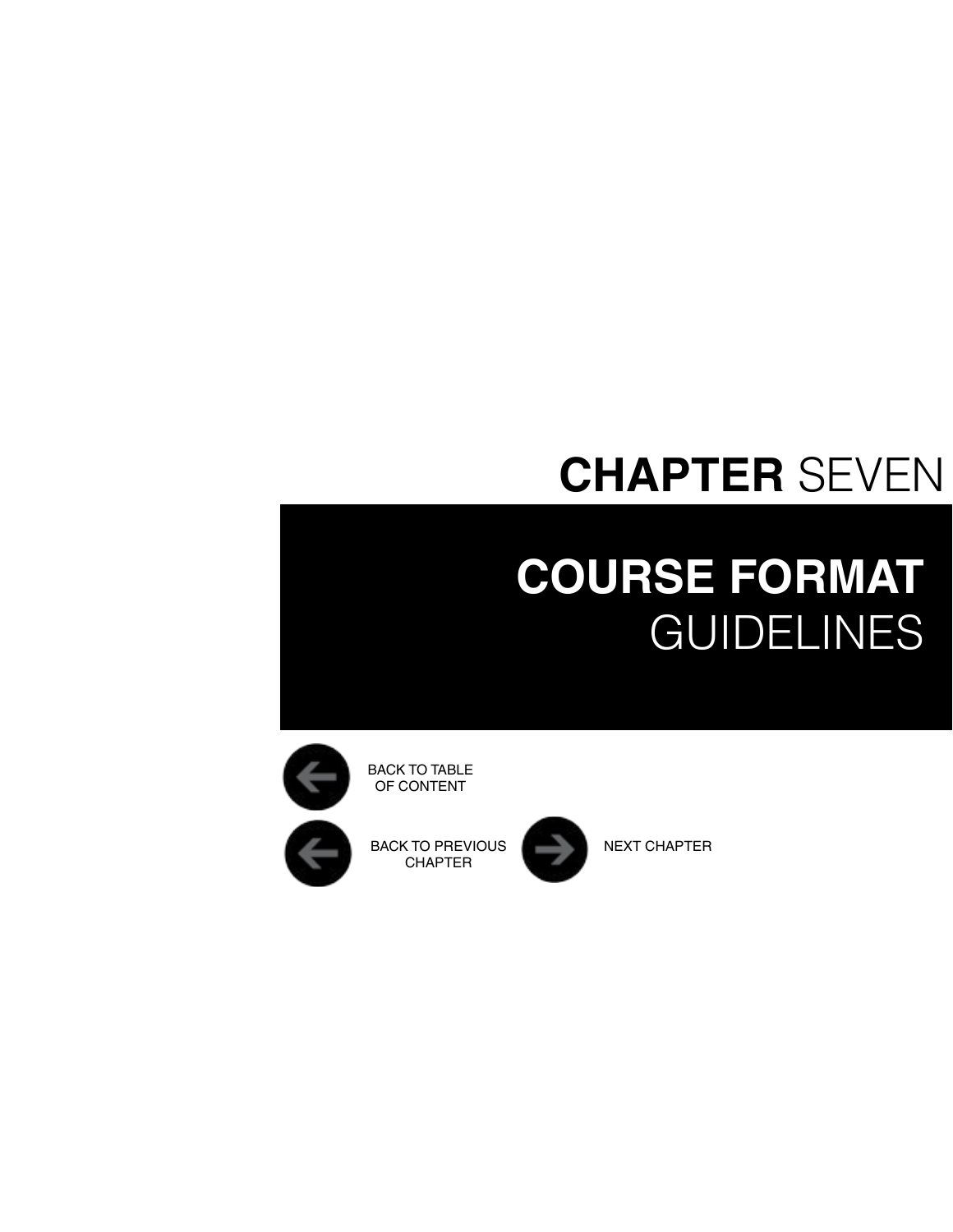### **Course FORMAT** Guidelines

Today's trending technology allows for a variety to delivery continuing education remotely. This section will outline AIA CES course format and guidelines for Provider to follow.

#### **AIA CES Course Format**

AIA CES Distance Learning is defined as a method of instruction in which there is a separation of place or time between the learner and the instructor. All online courses qualify for AIA CES distance learning. Online/Live (Instructor led) and On-

demand (No Instructor) delivery defined AIA CES accepts online/live (non face-toface courses) and all on-demand course delivery formats for distance learning.

Online/live courses are courses in which the learner and instructor engage in the learning activity simultaneously regardless of the location. Examples of online/live courses include webinars and live video streaming.

On-demand courses are courses in which the learner and the instructor do not interact during the learning activity because there is a separation of time. Examples of on-demand courses include courses which are prerecorded and available 24/7, (anytime, anywhere), magazine articles, prerecorded tours and podcasts.

#### **Course Delivery Format Options**

As with any learning activity, priority should be given to the subject content. The method of delivery should be based upon the course's learning objectives and the desired outcome. Although technology is a tool used to deliver or support a quality educational activity, it is not required for distance learning. Traditional written correspondence materials (for example, magazine articles) are also effective methods of delivery for distance learning.

Distance learning courses may be offered through various delivery methods, used alone or in combination. The course may use a single medium (for example, a podcast with a workbook.

#### AIA CES Distance Learning courses include one or a combination of the following:

- 1. Online Live (Instructor led): Live podcast, video streaming, virtual tours and convention
- 2. On-Demand (No Instructor): Audiotape or CD-ROM, Computer Based Training (CBT), Correspondence (written), Publication/Articles, Videotape or DVD, Prerecord virtual tour, workbooks, Web Base Training (WBT), wiki, RSS, blogs,etc.

The only providers authorized to offer AIA CES distance education are AIA components, passport, professional, external architecture firm, and platform providers. Other CES provider types are not eligible to offer AIA CES distance learning.

#### **On-Demand course quiz/exam requirement**

All on-demand distance learning courses must offer a quiz or exam at the end of the course. The quiz or exam should be outcomes based and quantifiable, as members will need to pass it with a score of 80 percent or better to be eligible to receive AIA CES learning units. If they do not score 80 percent or better, they should be allowed

### QUICK NOTES:

**AIA CES Course Format** Online/Live: Examples of online/live courses include webinars and live video streaming.

#### On Demand:

Examples of on-demand courses include s which are prerecorded and available 24/7, (anytime, anywhere), magazine articles, prerecorded tours and podcasts.

#### **Course Delivery Format Options**

Distance learning courses may be offered through various delivery methods, used alone or in combination. The course may use a single medium (for example, a podcast with a workbook.

The only providers authorized to offer AIA CES distance education are AIA components, passport, professional, external architecture firm, and platform providers. Other CES provider types are not eligible to offer AIA CES distance learning.

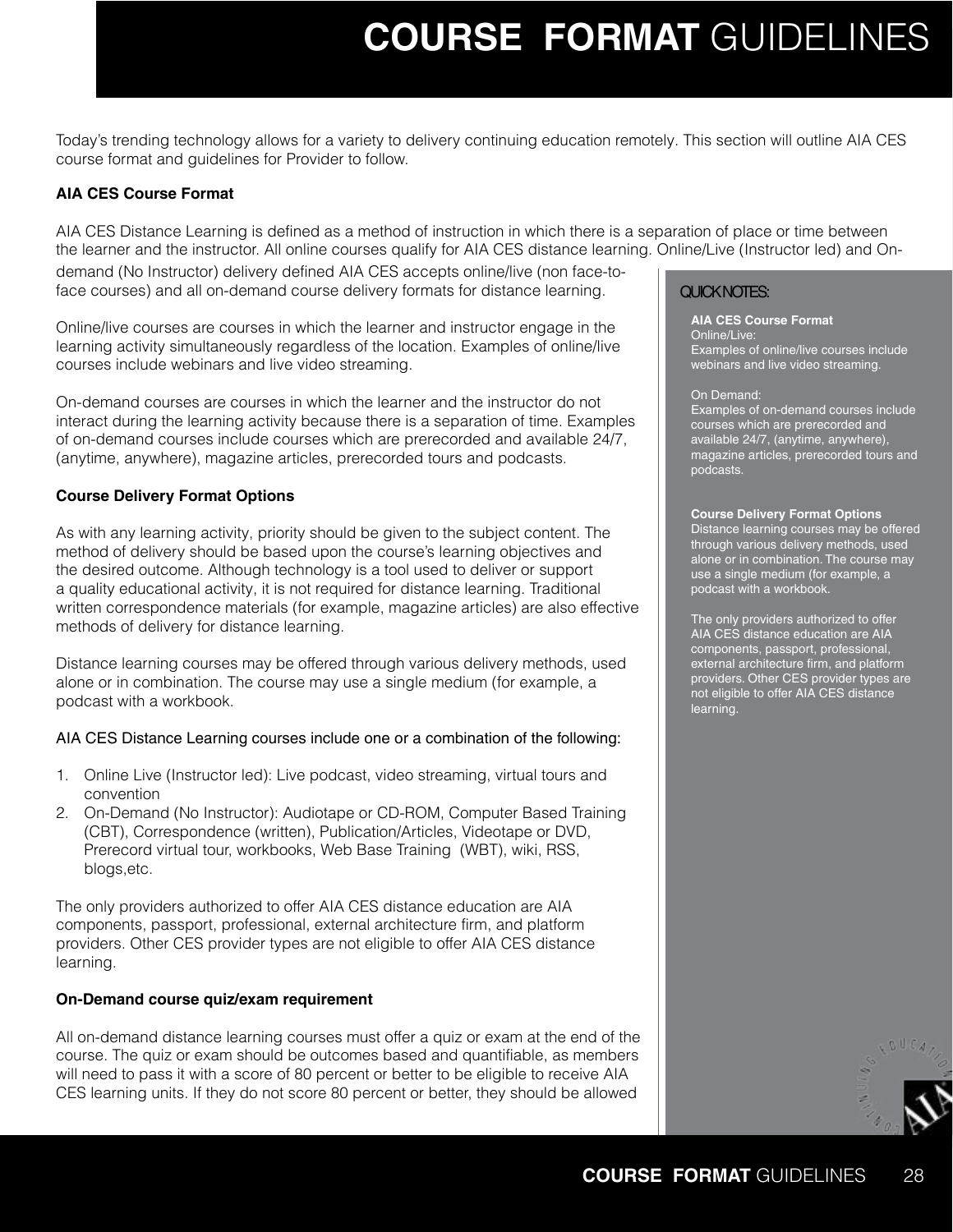\* Live webinars where instructor is present to answer question quizzes are not required.

\* When registering a formerly face-to-face course as a distance education course, use the same title but add DE (for distance education) to the end of the title. (Example: Cake Baking to Cake Baking-DE)

\* In a distance education course, you will need to add additional course content to lengthen your course. For more information on registering a course please see the Course Registration section of the manual, or the Resources section of CES Discovery.

#### **Registering a formerly face-to-face course as a distance learning**

This will require a new course title and course number. In addition, previously assigned course credit totals do not automatically translate into the same number of credits when converted into a distance learning course.

Recommend using "DL" to denote Distance Learning courses at the end of the course title.

 $\text{QUICKNOTES:}$  to retake the quiz as many times as necessary until they pass. Providers are responsible for creating, distributing, and grading all quizzes or exams. In addition, providers are only to award AIA CES learning units (LU's) or a certificate of completion to participants with an 80 percent or better score. Please note that there is a minimum of 10 quiz or exam questions required per course.

The three (3) Acceptable Quiz/Exam types include:

- 1. True and False
- 2. Multiple Choice
- 3. Fill in the blank

#### **Course registration and documentation required for distance learning**

Distance learning courses must be registered in CES Discovery, in accordance with the timeframe and guidelines of registering any other type of course.

#### The following materials are required to be kept on file for three years for Distance Education Courses:

- A copy of the course including the Quality Assurance Slides
- A copy of the course quiz or exam and answer key
- Any course support materials that a participant taking your course will see or use, such as learning materials, instructions, worksheets, or web links
- A copy of the completed quiz and/or a log of quiz results for all attendees

#### **Registering a formerly face-to-face course as a distance learning**

A course that was originally registered and offered as a face–to-face course may be converted to, and offered as, a distance learning course by re-registering it as a new course in CES Discovery. This will require a new course title and course number. In addition, previously assigned course credit totals do not automatically translate into the same number of credits when converted into a distance learning course.

#### **Common Distance Learning Definitions**

The following definitions were compiled from various sources, including online encyclopedias in technology, general business and training and development.

**Webinar** (live): a live presentation, lecture, workshop, or seminar that is transmitted over the web.

**Webcast** (live or on-demand): a presentation in which data transmission flows in one direction and does not allow for interaction between the presenter and the audience

**Video Conferencing** (live): a presentation in which two or more locations interact simultaneously via two-way video and audio transmissions

**Podcast**: an audio broadcast that has been converted to an MP3 file or other audio file format for playback in a digital music player or computer and is distinguished from other digital media formats by its ability to be syndicated, subscribed to, and downloaded automatically.

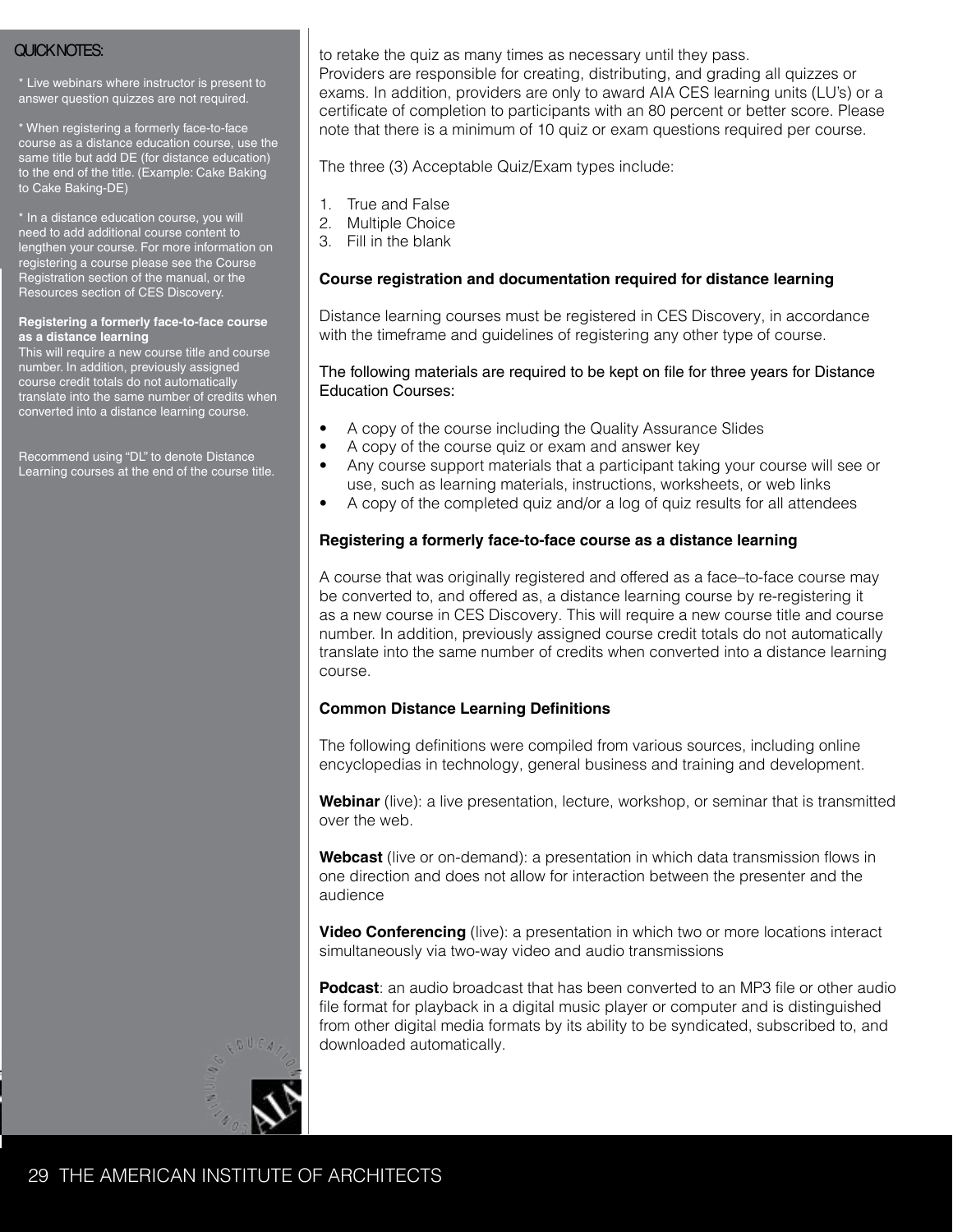#### **Publications and Articles**

Publications and articles are considered a part of distance education, and as such much adhere to all CES policies related to distance education. Like all distance learning courses, a course entailing a publication or article must offer a quiz or exam at the end. Again, quizzes or exams must be at least 10 questions in length, and participants must pass with an 80 percent or better score in order to receive LU credit.

#### **Tours**

An architectural tour is eligible for AIA CES learning units as long as it is developed and registered as a course and approved by AIA CES. Tours may be delivered in both face-to-face and distance learning formats. Please note that if your tour is considered distance learning, you will need to abide by the criteria outlined in this section as well as the AIA CES distance learning guidelines. Faceto-face tours should be registered and attendance reported just as any other faceto-face course. Tours have the same general course requirements as all other CES courses, such as AIA CES course registration, learning objectives, and one-hour minimum length. They also must be purely educational and non-biased, and must not promote products or services.

#### In addition to these general guidelines, architectural tours should include the following:

- A leader or designer who is a licensed architect
- A professional with a relevant educational background or expertise
- A sign-up sheet that is clearly visible and accessible to all attendees, a badgeswipe option that collects member names and numbers, or another way of recording participation for credit-reporting purposes.
- Mechanisms to ensure that participants will be able to see and hear throughout the tour

#### QUICK NOTES:

#### **Publication and Articles**

CES policy dictates that articles must be a minimum of 5000 words to be eligible for one learning unit (the equivalent of an hour long course). Word count may be a combination of both print and web sources. Alternatively, articles of 3000 words are acceptable if delivered in conjunction with a multimedia experience (podcast, webinar, etc).

#### **Tours**

Tours have the same general course requirements as all other CES courses, such as AIA CES course registration, learning objectives, and one-hour minimum length. They also must be purely educational and non-biased, and must not promote products or services.

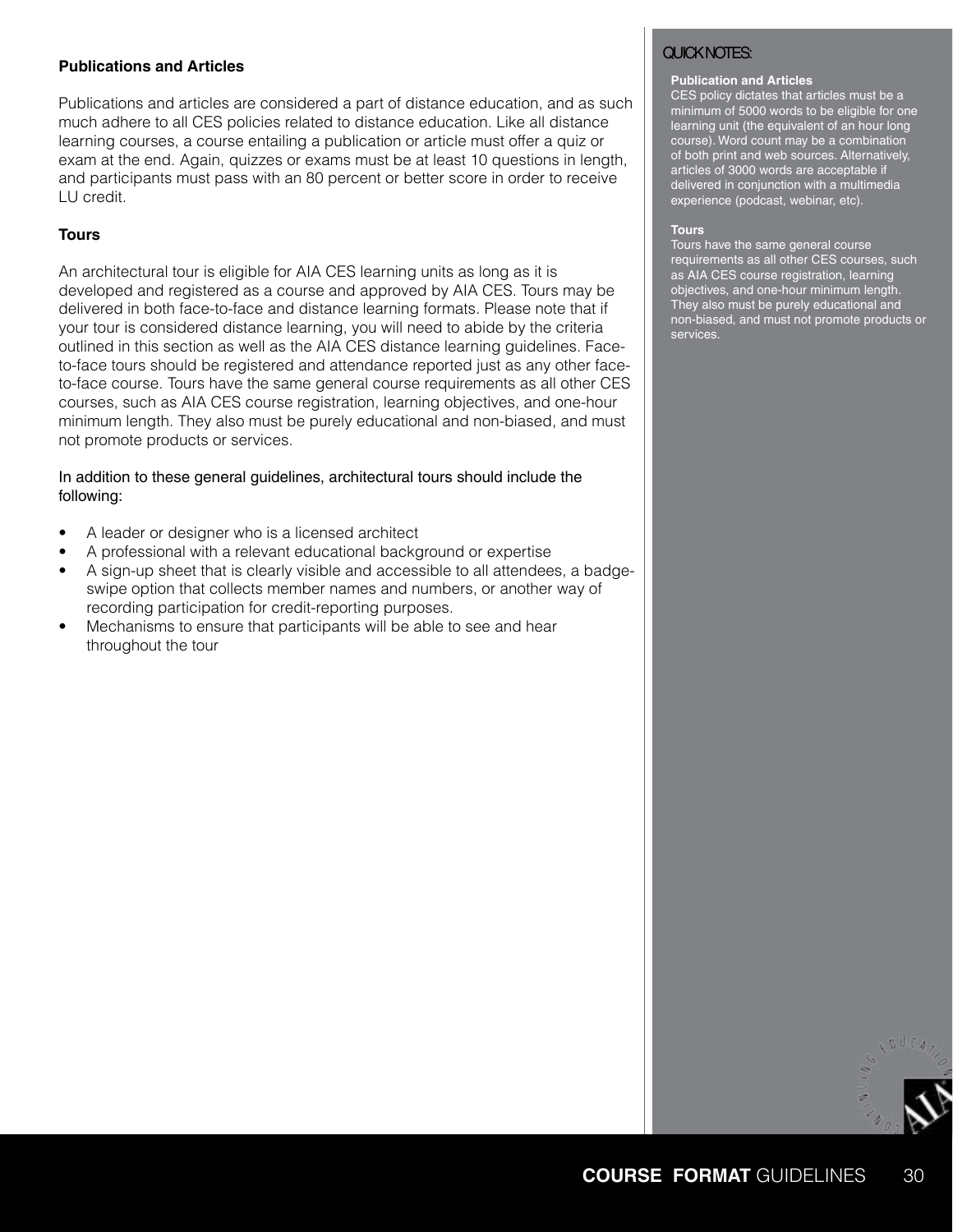## **CHAPTER** EIGHT

# <span id="page-30-0"></span>**Policies for** PPOC and Presenters



BACK TO PREVIOUS CHAPTER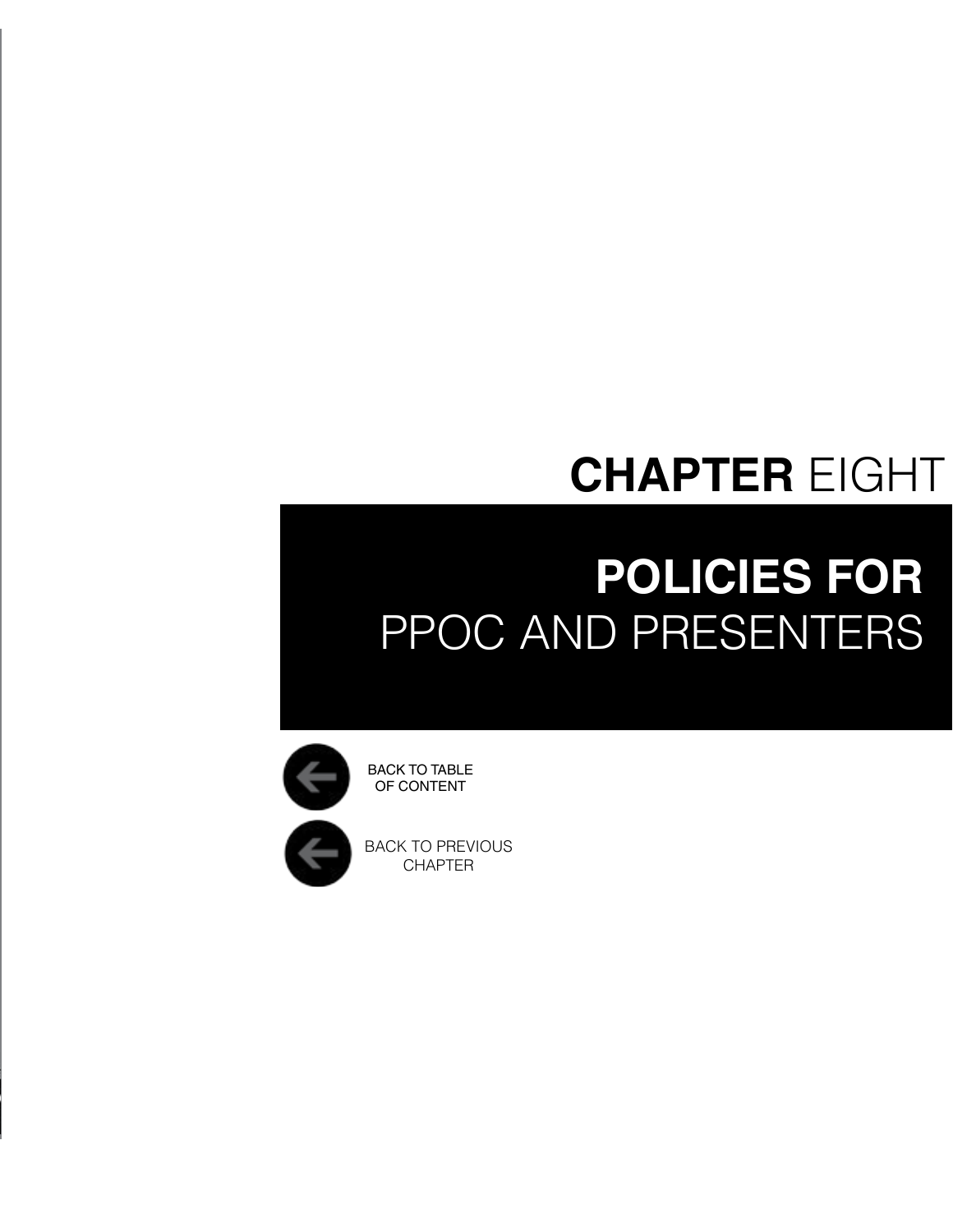### **policies for** PPOC AND PRESENTERS

This section will outline AIA Continuing Education policies for Approved and Existing Providers, Primary Point of Contact (PPOC), Presenters & Administrators

#### **Top Ten (10) CES Provider Policies**

1. Providers shall delegate a PPOC and Secondary Point of Contact (SPOC). PPOC are responsible for editing provider profiles; updating accounts; and registering and advertising courses. PPOC's will have access to the provider manual,

certificate template, tools and resources. The PPOC signs a Quality Assurance Statement annually and is responsible for processing the annual invoice for the Provider. Providers shall keep SPOC's current.

- 2. PPOC and SPOC's shall register courses online and secure approval for those courses. Courses must be submitted online at least five (5) business days prior to advertising a course. Providers shall update and reregister courses every (3) years, this includes reviewing and revising the content to meet with current trends. Providers shall not advertise their course as "pending approval" either in print, or by any other means. Once approved providers may advertise their course to include dates; location; types of credit; number of credits; course number; course title; learning objectives; course description; course presenter and provider number. Providers are prohibited from referring to AIA CES programs as "accredited or certified."
- 3. Providers (Points of Contact, Primary and Secondary) shall record and report AIA member credits within ten (10) business days of course completion using the AIA CES Discovery system to electronically report credits.
- 4. Providers shall keep active files and records of all approved courses and participant attendance for a minimum of three (3) years from the date of course registration. State licensing boards and the AIA conduct audits and may require documentation within a three (3) year period.
- 5. Providers shall ensure that Presenters sign the Speaker Agreement when presenting for the first time, when the content of the presentation changes or when a presentation has been re-registered. Providers shall maintain copies of each signed form and provide copies to AIA CES if requested, formerly called Presenter Quality Commitment Statement
- 6. Providers shall ensure that courses meet the minimum requirement of at least one (1) hour with no less than four learning objectives. If a presentation offers HSW, then three of the four earning objectives must address these topical areas. Educational content is to be free of endorsements, bias, marketing or sales orientation. Courses must include all the required identifying information. Presentations must include the Quality Assurance slides; however if such slides are not included, providers must use an informational handout to include the QA Statement; the course description; learning objectives; the copyright statement; including instructions to complete a course evaluation. Courses must follow the same format and content that was approved by AIA CES, amendments to course content are not permitted.
- 7. Providers registered as Basic; Regional; Passport; Professional; Platform; or Architecture Firm (Internal/External) (collectively, "Provider or Providers") shall follow their respective provider category terms and conditions. The company or organization Providers register shall be the sole provider of record for that specific registration ("Provider of Record"), and no other non-provider, subsidiary, or related or other third-party entity ("Non-Provider" or "Non-Providers") shall be substituted as the Provider of Record. Providers shall not permit or allow Non-Providers to use their Provider accounts to access the CES Discovery System for any reason, including, but not limited to registering

#### QUICK NOTES:

**Top Ten CES Provider Policies** Courses must be submitted online at least five (5) business days prior to advertising a course

Providers are prohibited from referring to AIA CES programs as "accredited or certified

Providers shall ensure that Presenters sign the Speaker Agreement when presenting for the first time

Non-Providers are not authorized to use the AIA CES logo, or any other AIA trademark (unless by separate agreement), or promote themselves as Providers just by association with a registered AIA CES, nor is any provider permitted to allow such Non-Provider use

Providers understand and agree that violation of these provisions can result in suspension or termination of their provider status.

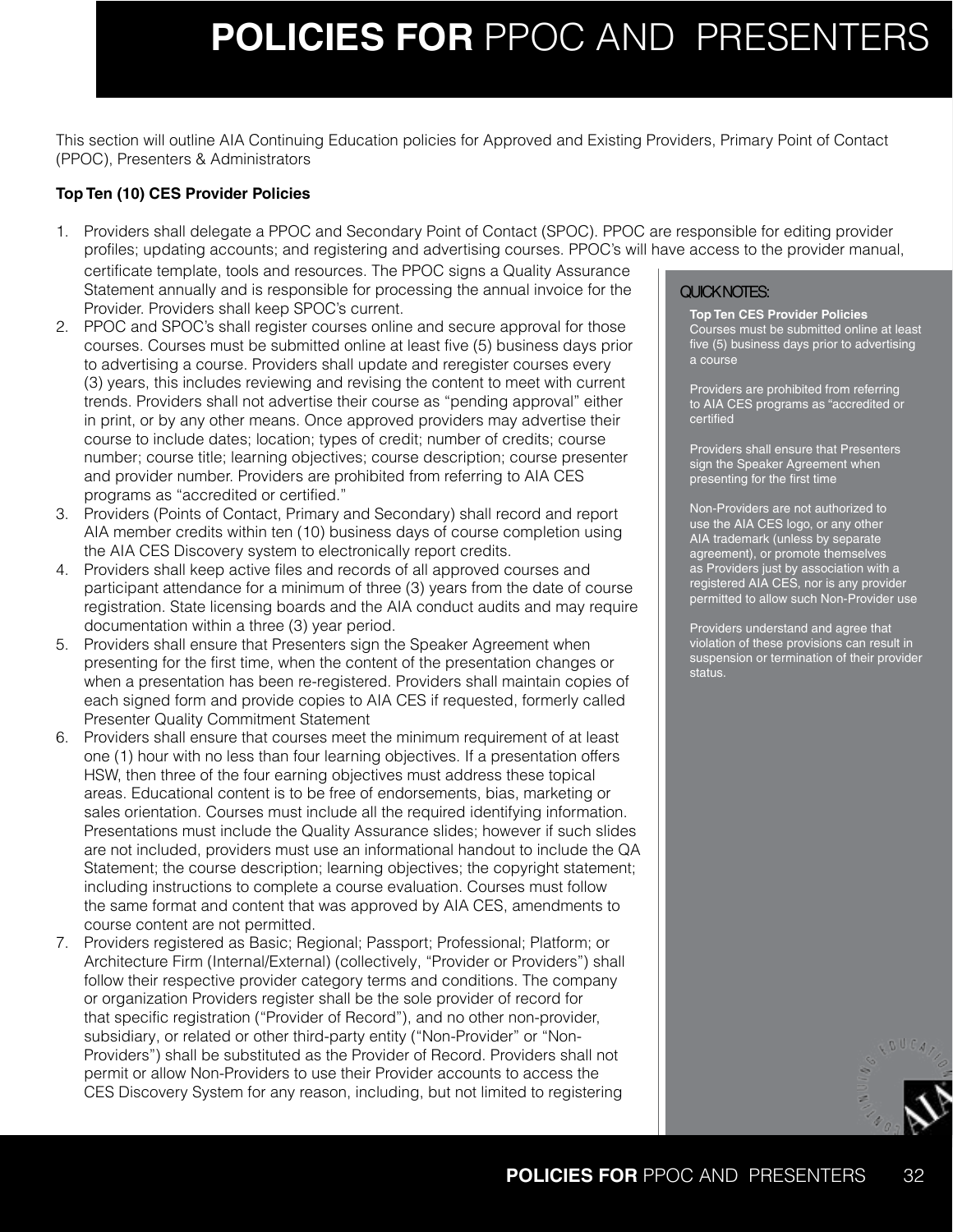#### **CES Provider Ethics**

Providers shall not misrepresent information regarding products and may not offer specific product demonstrations during the educational portion of the activity.

Providers shall reference the source when using other persons' ideas, research, courses, or products in written, oral, or any media presentation or summary.

Providers shall not engage in dishonesty, fraud, deceit or misrepresentation or any form of conduct that adversely reflects on the AIA CES provider system or on the profession of other manufacturers or AIA CES providers.

QUICK NOTES: courses or credits. Providers agree to report any unauthorized Non-Provider use of Provider account or AIA CES logos immediately in writing to AIA CES Discovery. Providers understand and agree that violation of these provisions can result in suspension or termination of their provider status.

- 8. Providers shall use the AIA CES logo on their website and in advertising their course offerings. The AIA CES logo may not be altered in any form. The use of the AIA CES logo is permitted effective from the date an entity is approved as an AIA CES provider. The use of the AIA CES logo is not transferable. The AIA CES logo remains the property of AIA CES at all times. Providers who voluntary withdraw or fail to renew their provider status, or who violate AIA CES policies shall cease immediately from using the AIA CES logo. The AIA CES logo shall not be used in any manner for courses or programs that are not AIA CES approved. Permission to use the AIA CES logo, or any AIA CES indicia, may be terminated at any time by AIA CES for any breach of AIA CES policies, procedures or terms.
- 9. Providers shall make available either online or in print a course evaluation for AIA members to complete at the end of each educational activity.
- 10. Providers shall make available course certificates of completion upon request within ten (10) business days of course completion.

#### **CES Provider Ethics**

- 1. Providers shall provide all services competently. Providers shall not discriminate in the delivery of continuing educational activities or the conduct of research and scholarly courses on the basis of race or ethnicity, gender, age, religion, national origin, sexual orientation or disability.
- 2. Providers shall not misrepresent the credentials of presenters, assistants or personnel and shall inform those that are involved in the educational activities of the name and professional credentials of persons providing services. Providers shall not misrepresent information regarding products and may not offer specific product demonstrations during the educational portion of the activity.
- 3. Providers shall not make statements advertising, announcing, or marketing professional services or product promotion during the educational activity.
- 4. Providers shall reference the source when using other persons' ideas, research, courses, or products in written, oral, or any media presentation or summary.
- 5. Providers shall adhere to prevailing professional standards when referencing other professional entities, research results and products. Providers shall not demean any other provider and/or manufacturer by advertising, announcing or marketing in any manner.
- 6. Providers shall not engage in dishonesty, fraud, deceit or misrepresentation or any form of conduct that adversely reflects on the AIA CES provider system or on the profession of other manufacturers or AIA CES providers.
- 7. Providers shall ensure that information collected from AIA members shall be secure from unauthorized use.
- 8. Providers are not allowed to share their assigned Provider Number with other agencies, firms, companies, organizations or individuals who are not approved by AIA CES to provide courses. AIA CES Provider numbers and Approved status are solely for the purpose of providing high-quality continuing education for our members. By allowing others to use your provider number, the quality of the education provided is compromised. AIA CES Approved Providers are expected to uphold the standards and guidelines in this Provider manual.
- 9. Face-to-Face Memberships cannot be sold to others by AIA CES Approved Providers.
- 10. Providers are responsible for any and all activity reported under their Provider Number.

**Additional Resources for Providers**